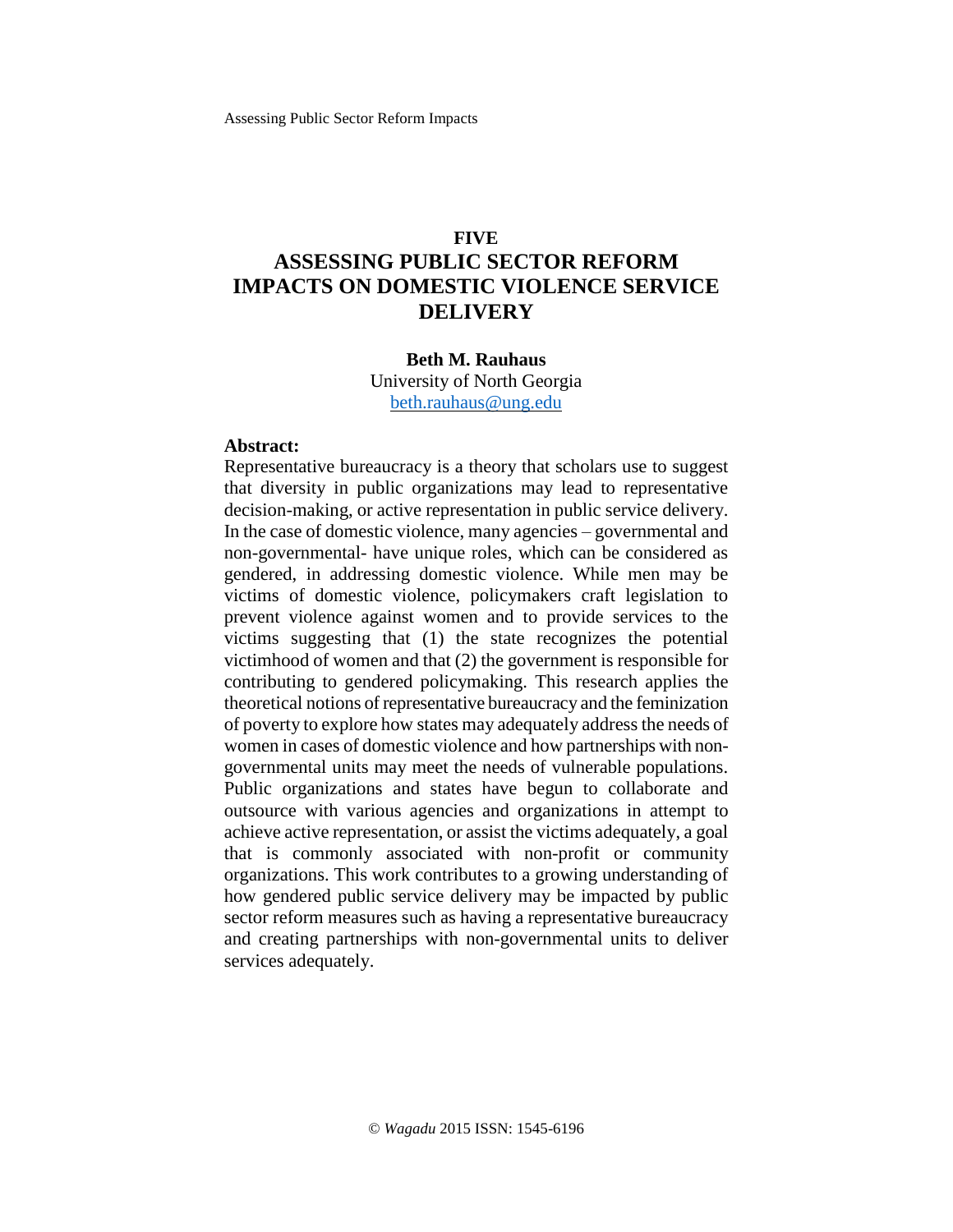Domestic violence is an issue that affects individuals globally leading governmental and non-governmental agencies to develop policies and administer programs to address the needs of the victimized. The scope of the problem of domestic violence is difficult to define singularly or to rely on state and local police departments throughout America alone to address, as incidents may range from misdemeanors in the case of simple assault, to felony offenses of rape or aggravated assault (Chaney & Saltzstein, 1998). The widespread consequences of domestic violence further marginalize the victims. According to the World Health Organization's Department of Reproductive Health and Research, there has been a greater "recognition that acts of violence against women are not isolated events but rather form a pattern of behavior that violates the rights of women and girls, limits their participation in society, and damages their health and well-being" (2013, p.1). Violence against women, which occurs in many different forms, is a violation of human rights and freedoms, which is a "manifestation of the historically unequal power relations between women and men" (United Nations Statistics Division, 2010, p.127). In order to maintain and protect a healthy population and a responsive administrative state, the need to assess how public managers can combat domestic violence effectively is imperative.

This is an arduous task, as states responsible for administering services to the victims of violence recognize the importance of implementing laws to deter acts of domestic violence against women. According to Conway and others, "public policy can empower women and lessen their dependence on men or on the patriarchal state," (2005, p. 6) which implies that active policymaking is in important tool in addressing violence against women. The importance of collaboration in the efforts to meet the policy challenges associated with domestic violence is noted by Padayachee and Manjoo when they state, "victim support groups, victims, the courts, the police and professional agencies must work together… if strategies for dealing with domestic violence are to work in the interests of the victim[s]" (1996, p. 73).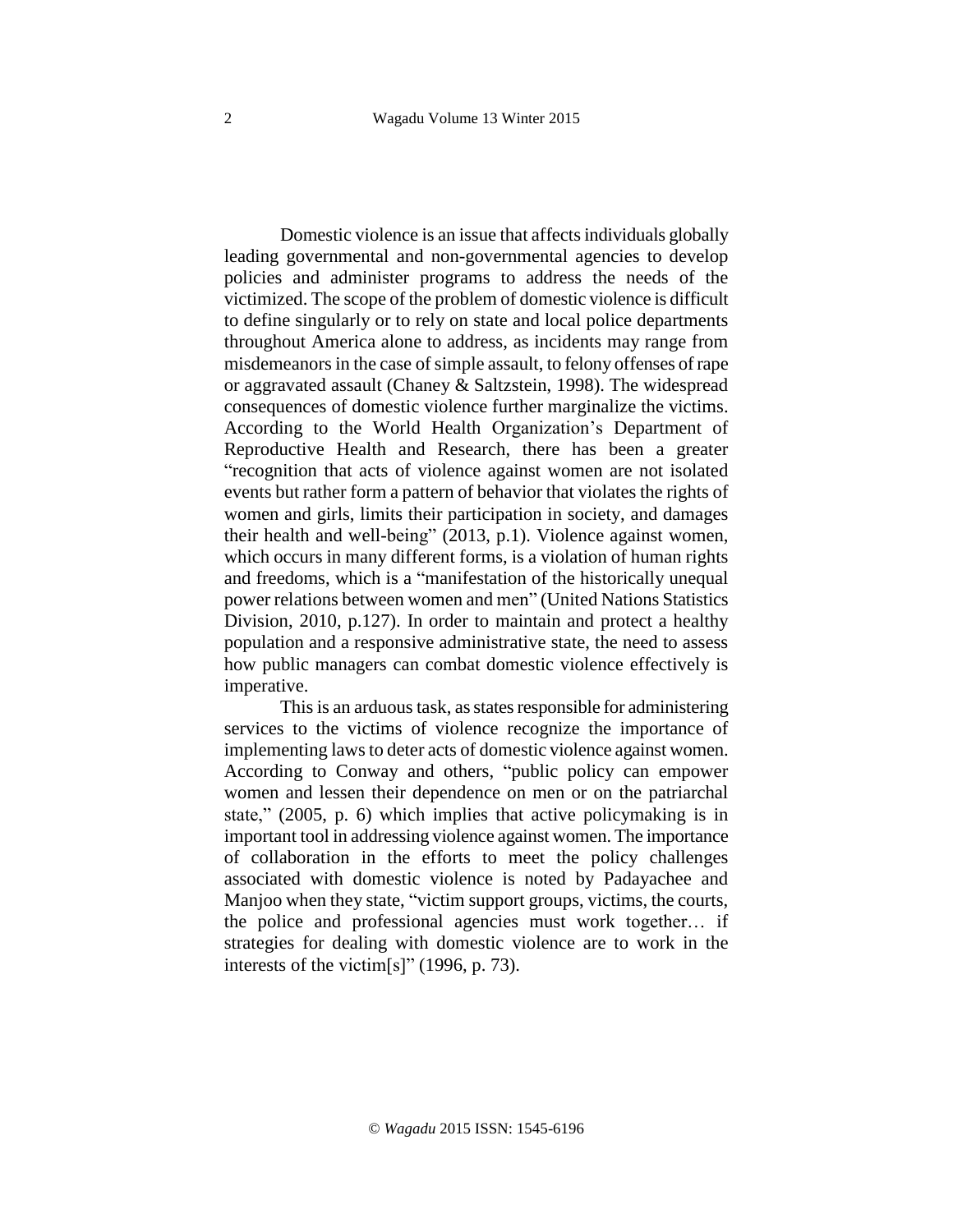Similar to the administration of many other public services, there are challenges in being effective, responsive, and representative or fair when addressing violence against women through publicprivate partnerships. Public administration scholars have to address collaborations, partnerships, and outsourcing, as a means for addressing the multilayered challenges of domestic violence. Bryson, Crosby, and Stone find that existing literature focusing on addressing the ineffectiveness of public service in complex social problems through collaborative partnerships "indicates how complicated and challenging collaboration can be, even though it may be needed now more than ever" (2015, p. 647). Due to the rise of public sector collaborations to address social ills in states globally, it is necessary to assess how such reform measures, like multi-sector collaborations, impact service delivery. The goal of this work is to examine how public service collaborations may be used to address effectively a social problem that persists globally, namely domestic violence. Typically, the goal of public service reforms is to save resources without sacrificing effectiveness; however, research fails to examine how effectively multi-sector collaborations can approach gendered policies and administrative practices, which are used in the delivery of services to domestic violence victims. This work contributes to the development of scholarship on collaborations and contracting-out, by examining how gendered approaches to domestic violence can be included in such partnerships and collaborations.

Domestic violence is a social ill that requires governmental agencies to partner with non-profit agencies and community-based groups to address its multi-faceted aspects. Domestic violence policies and programs are a bit different than other types of policies. First, domestic violence is an issue that requires various public agencies, institutions, or bureaucracies to collaborate and coordinate efforts in attempt to address violence against women. While regulatory agencies, such as local police departments are responsible for responding to incidents of domestic violence, redistributive public, non-profit agencies and organizations are charged with an equally important responsibility of providing services to the victims. Researchers have found that nonprofit agencies and organizations that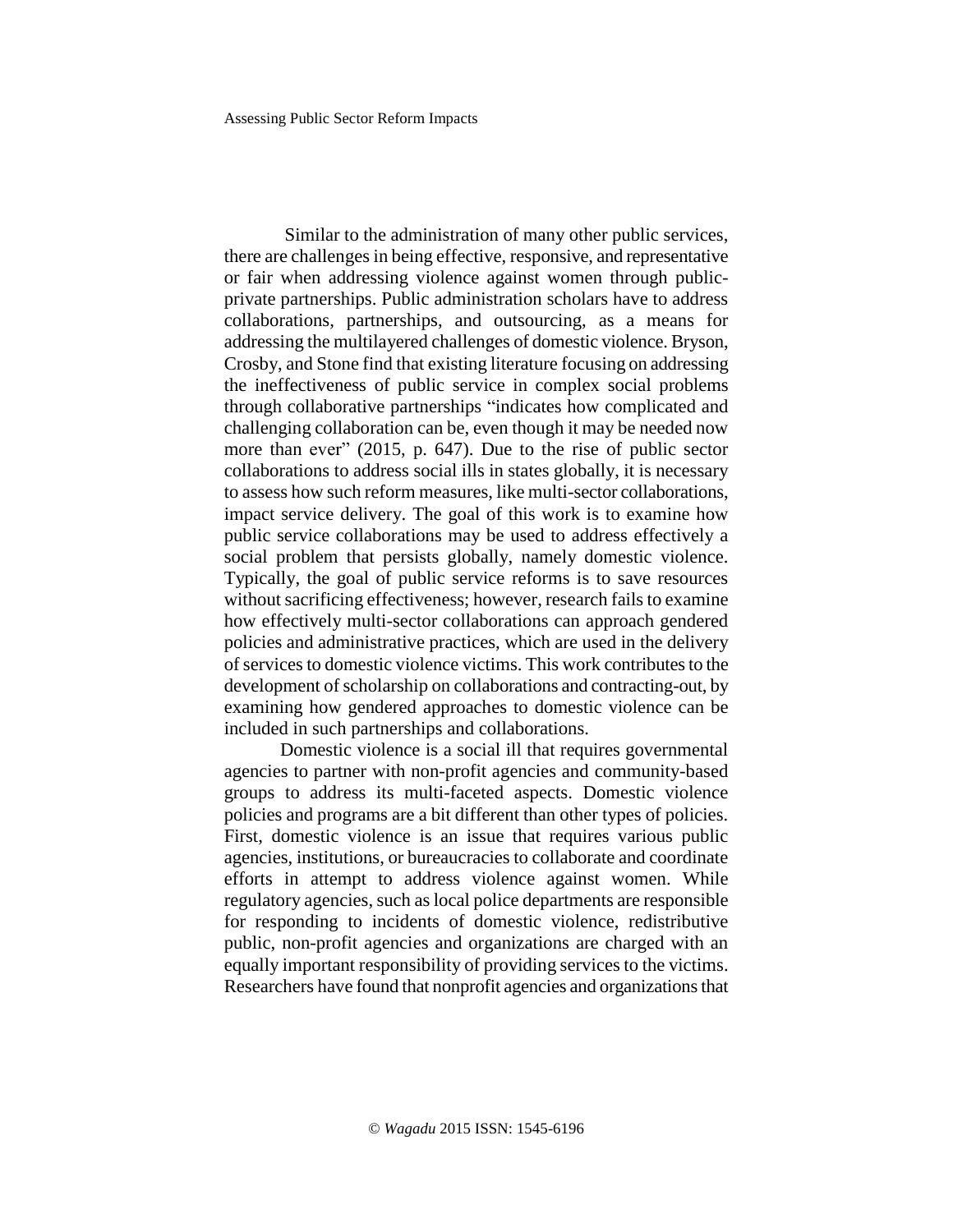provide support to the victims of domestic violence through shelters for battered women or through victims' rights advocacy also have led to more proactive and responsive police practices (Frisch, 1992; MacManus & Van Hightower, 1989). The responsibility of addressing domestic violence victims' needsisshared among various organizations and sectors, signifying the essential role of public administrators in managing and planning collaborations thoroughly. Chaney and Saltzstein's research suggest "that the interactive nature of bureaucratic control/ response requires considerable fine tuning" (1998, p. 763) in order to effectively addressthe severity of domestic violence. Subsequently, domestic violence is gendered with economic costs to female victims. Evidence strongly suggests that women tend to be the victims of domestic violence. Feminist scholars have characterized the public/private divide as ideological by arguing that that women have been historically assigned rolesin the private sphere and kept from participating in society and politics. This placement in the private sphere assigns women "gendered roles of domination and submission," (Kelly, 2003, p. 32) which is often cited as a source of tension leading to acts of violence.

Acts of domestic violence occur in communities globally, signifying the need for collaborative efforts that use a bottom-up approach to adequately address the problem. Domestic violence is "perpetuated by traditional and customary practices that accord women lower status in the family, workplace, community and society, and it is exacerbated by social pressures" (United Nations Statistics Division, 2010, p. 127). Women also have a lower status in society because of their economic standing, leading to the acceptance of traditional gender roles. According to Ford, the "single best predictor of poverty in America is gender" (2011, p. 333). Put differently, the increasing number of single-parent, female headed households living in poverty has led scholars to term this phenomenon the feminization of poverty. This concept can be further applied to explain unequal pay and the lessened value on feminine occupational traits and skills (Ford, 2011; Kimenyi & Mbaku 1995). When women are victims of domestic violence, they become, in a sense, vulnerable and in some cases, subject to economic instability.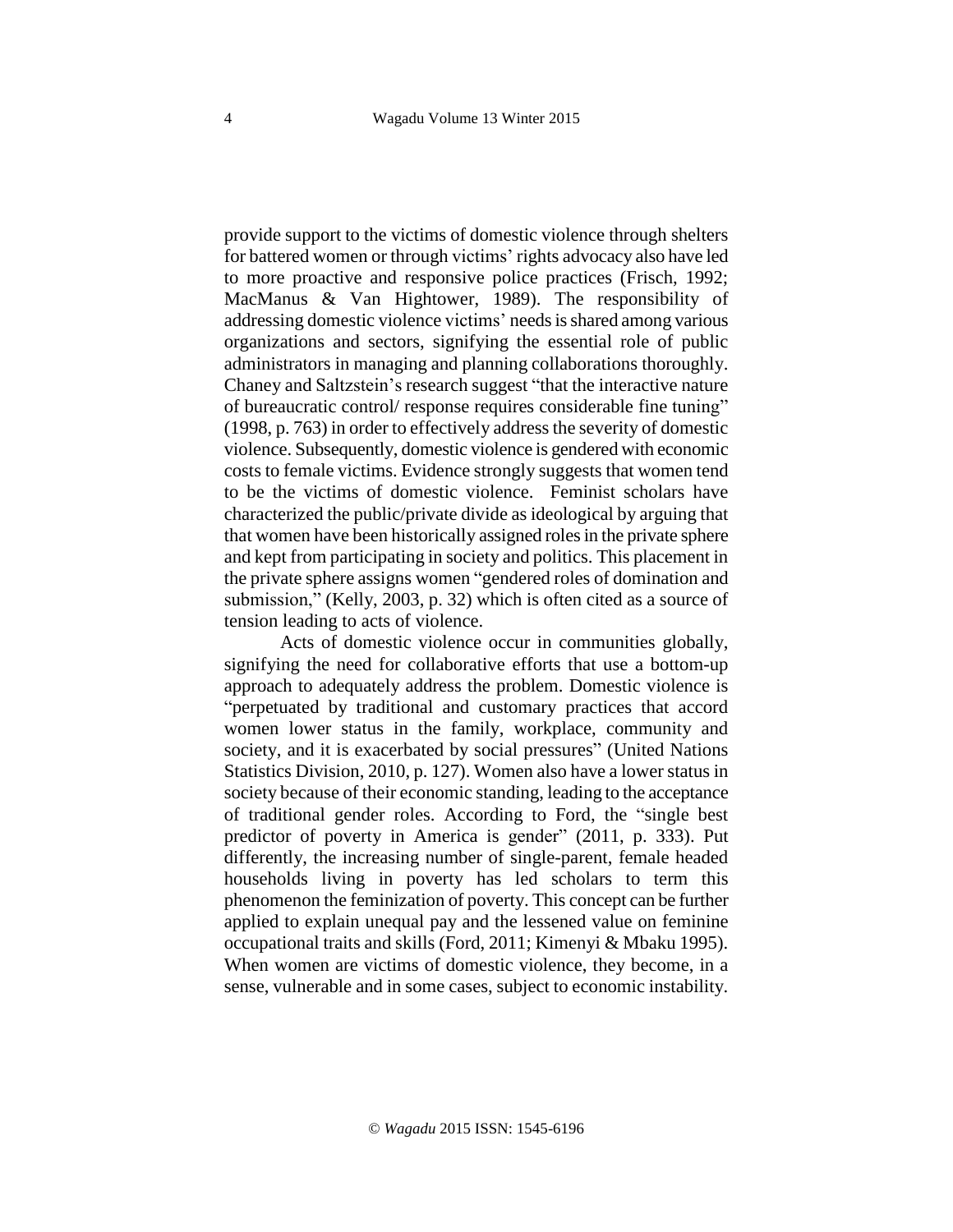Victims, who actively escape violence from within their homes, seek shelter and become dependent upon public assistance.

The state, which is typically described as patriarchal by feminist scholars, has been criticized for its lack of commitment to effectively ending domestic violence. For example, police departments in American cities, such as Oakland and Detroit, have been "largely indifferent to domestic violence" (Zorza, 1992, p.47). These departments have given low priority to such incidents or classified occurrences as "social work" rather than legitimate law enforcement. Zorza notes that street-level bureaucrats being socialized as police officers in these local departments were taught "that domestic violence was a private manner, ill-suited to public intervention" (1992, p.47-48) and such occurrences should be ignored. This example further highlights the public/ private sphere ideology public agents such as police officers, may reinforce the idea that violence occurring in the household is not a serious crime and the state should not intervene. This example further acknowledges a patriarchal culture engrained in police departments, which contributes to the marginalization of women.

While police departments and regulatory agencies are often questioned in their ability to serve domestic violence victims well and achieve active representation, the issue goes beyond adequate provision of services and representation. Chaney and Saltzstein's (1998) work illustrates active representation, as they find that an increase of female police officers in American municipalities correlates with an increased arrest rate. However, contrary evidence is found in other studies focusing on similar types of regulatory agencies due to the organizational hindrances such as masculine norms and socialization, in achieving active representation (Meier and Nicholson-Crotty, 2006; Rauhaus, 2014). Patriarchal approaches to lawmaking hinder the ability to achieve representation for women.

As domestic violence, in many forms, continues to persist in communities globally, states have turned to outsourcing as a form of service delivery. Private-public partnerships as one possible way of outsourcing, is currently used throughout the US to support services to domestic violence survivors. These partnerships are contract-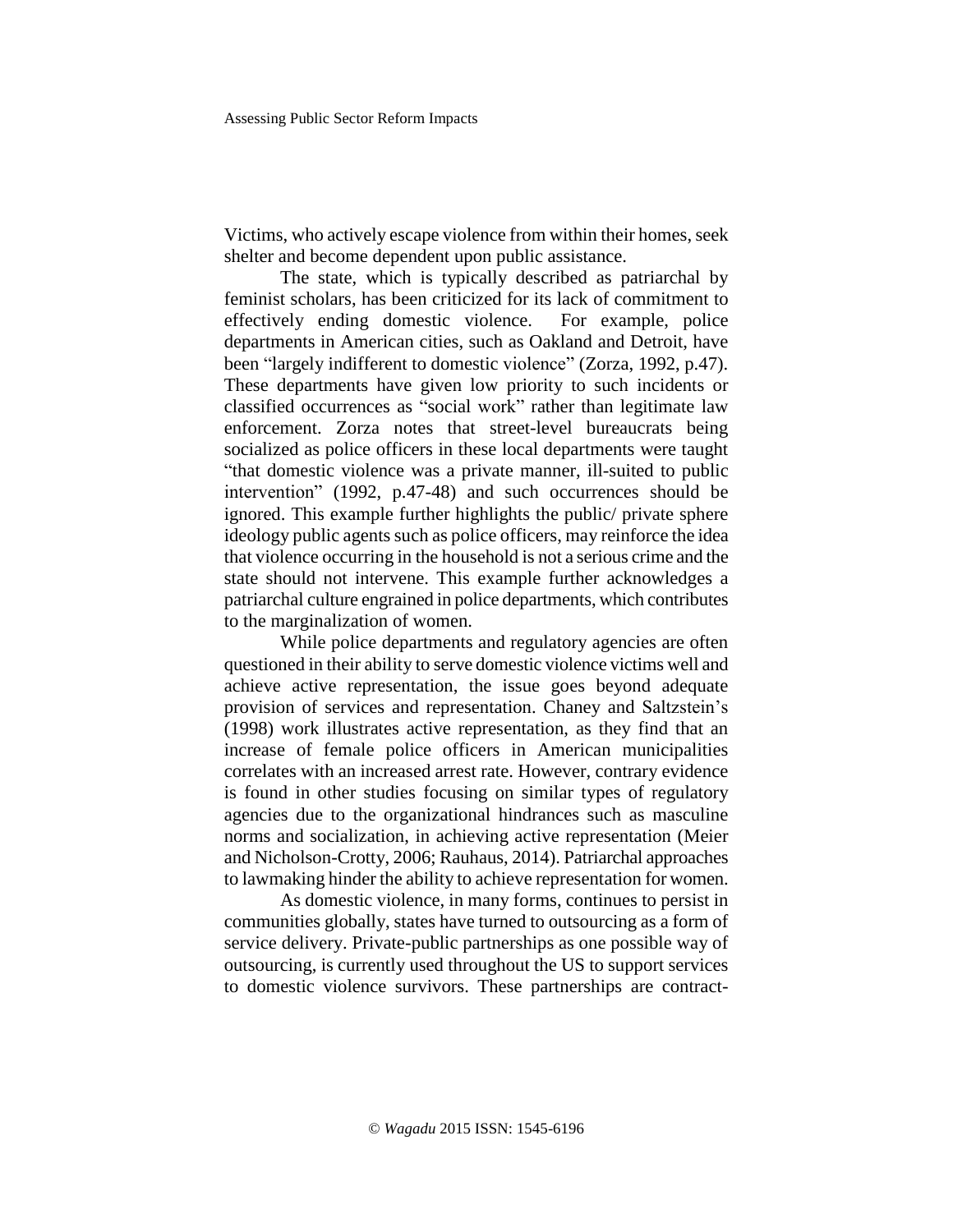based and authorize civil society organizations with experience in the field to provide the service. This delegation of authority raises the question of how well contract-based delivery of this specific service addresses the complexities of domestic violence. One such complexity of domestic violence is recognizing the needs of the victims. While policies and laws are written to prevent violence against women, women experiencing forms of domestic violence come from different backgrounds. In this work, the challenge of providing a contract-based service to domestic violence survivors is examined from the perspective of its ability to represent service users. This work illustrates how elements of representative bureaucracy and gendered approaches to service provision may be applied to the discussion of governmental reforms, such as partnerships, contracting out, and collaborations.

#### **The Challenge of Representation**

States globally are presented with a number of challenges in adequately addressing the health concerns associated with domestic violence, and according to the World Health Organization, "multisectoral efforts are needed to combat this deep-rooted problem" (WHO, 2015). Table 1 below illustrates the "global prevalence estimates have been calculated based on all existing data from population-based studies showing that worldwide, 35 percent of women have experienced either intimate partner violence (physical and/or sexual violence by an intimate partner) or non-partner sexual violence or both in their lifetime" (WHO, 2015). Table 1below illustrates that domestic violence, in the form of intimate partner violence is a global phenomenon, with low-and middle-income countries experiencing slightly higher levels of violence than highincome countries. Data do not explain how states and public servants assist victims with different cultural or religious affiliations, race, and economic status or gender identities. To explore the challenge of representing victims' needs, I turn to two case studies of domestic violence service delivery in the UK and Australia.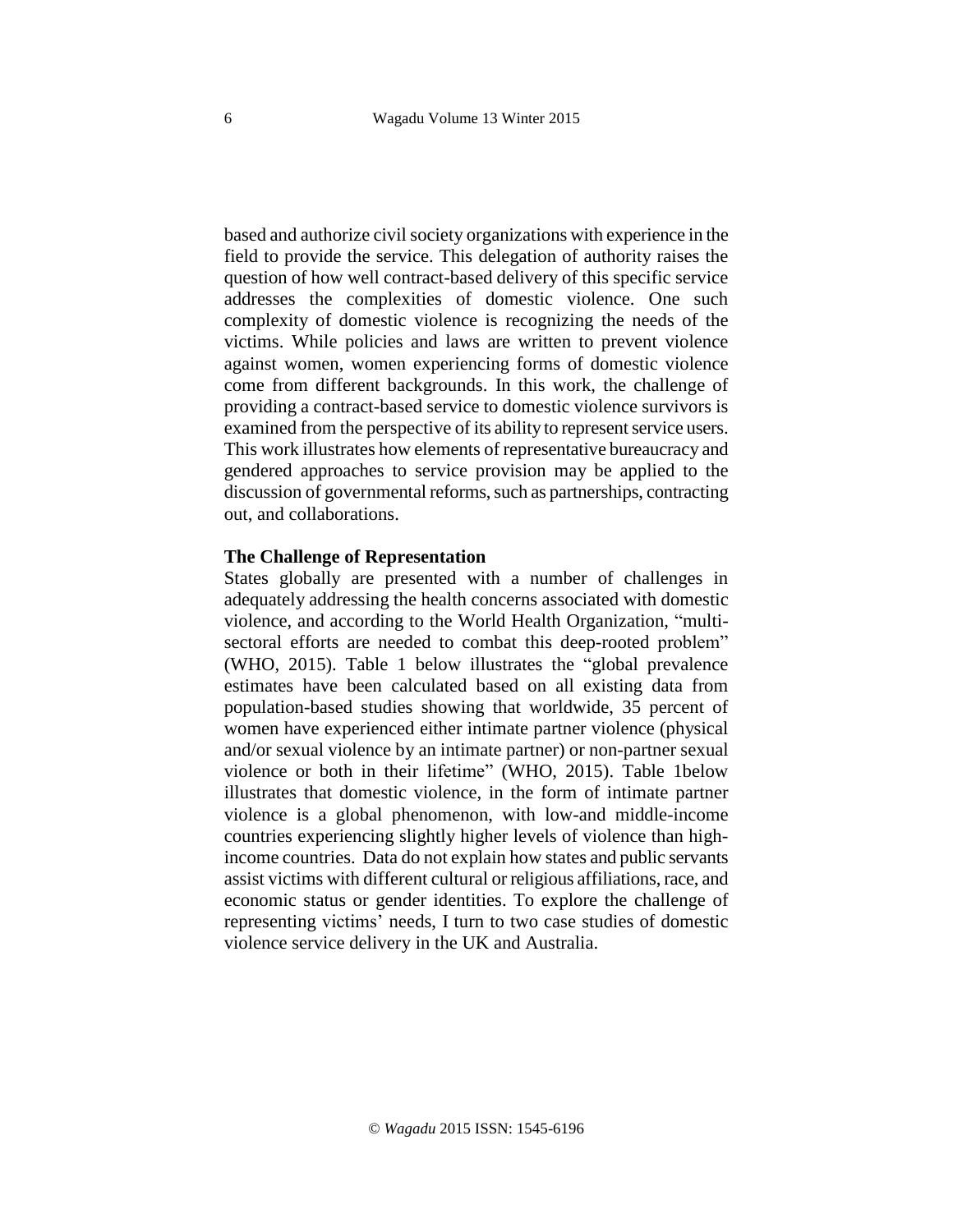## **Case Studies of Domestic Violence Service Delivery**

In Britain, the Southall Black Sisters(hereafter SBS) exist to address the inefficiencies of the state in providing representative services to victims of domestic violence (Patel, 2000). This non-governmental agency was awarded a grant from the Greater London Council in the 1980s to establish a black women's center as a first step in achieving active representation. SBS was tasked to provide "a comprehensive front line advisory service to black women whose needs were overlooked by statutory agencies, voluntary groups and even organizations established by the progressive anti-racist" (Patel, 2000, p. 168). While this example of outsourcing service by providing grant funds illustrates the inability of governmental units to actively reach domestic violence victims of racial minorities. Patel further concludes that religion and culture play important roles in addressing the inability to reach underrepresented groups and immigrants. In a study focusing on Asian women immigrants in Britain, Ali (1992) finds that the state has difficulty addressing problems of minority communities, particularly problems, such as domestic violence because of the different cultural expectations of the role of women. In this case, community leaders tend to be men, religious, business or sociallyconservative, which impacts their view of domestic violence, leading to an inconsistent view of the severity of domestic violence and gender roles among Asian women experiencing domestic violence. As Patel writes,

> in the name of tolerance or 'cultural differences,' the rights of women are dismissed, and many Asian women seeking support to escape violence or forced marriages are often told by state agencies that seeking alternatives, for example asserting their legal rights, is not an acceptable method of resolving conflict within their families and communities. (2000, p. 176)

In an attempt to truly serve those in need of assistance from domestic violence, states and communities alike should take the lead in recognizing the severity of the crime, the needs of the victims, and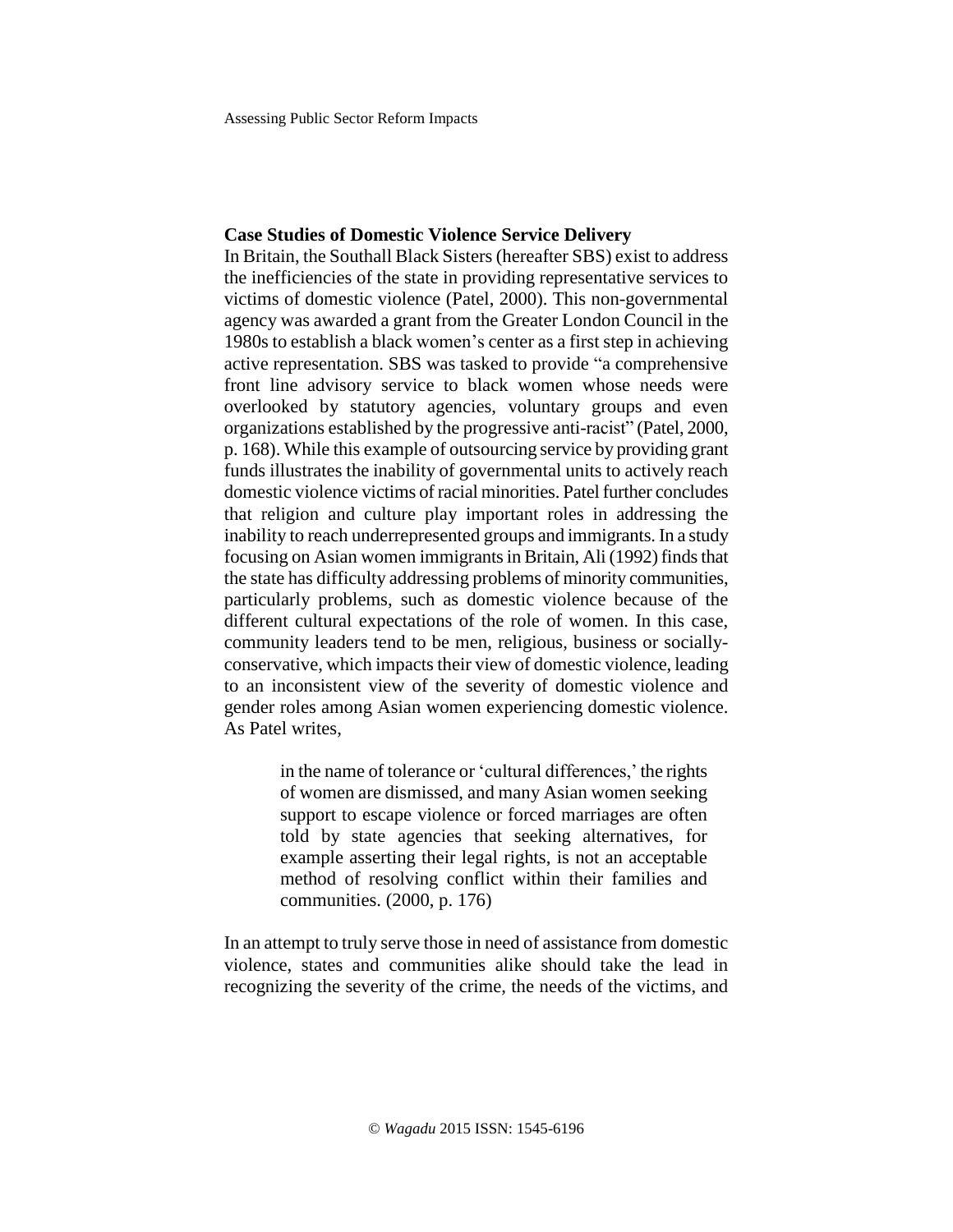focus on which practices may be most beneficial in reaching vulnerable populations. In another case study, Keel examines members of indigenous communities in Australia experiencing sexual assault, the ineffectiveness of state governance to address the problem and the impact service providers have in addressing this population's needs. In this study, "three Indigenous service-providers, and one non-Indigenous service-provider, who work specifically in the area of sexual assault" (Keel, 2004, p. 12) are interviewed to assess their work in counseling, education and advocating. While all service providers confirm that indigenous men and women are likely to openly discuss sexual violence, the researcher also found that "workers readily identified the importance of using visual images or artwork as a more culturally familiar and less confrontational way of talking about sexual assault" (Keel 2004, p. 15).

In Keel's case study, the important of representation, diversity and training is highlighted. She also finds that the center plans to appoint a male officer to work with the female service providers interviewed in attempts to provide information to male victims. As noted in Keel's study, a service provider asserts,

> We have male and female counselors for men's business and women's business. The only time we have a male counselor see a female client or a female counselor see a male client is usually at the client's request, because they feel more comfortable with a person of that gender – for example, a male client who has been sexually abused by a male and prefers to speak with a female counselor. (2004, p. 16)

Thus, these examples of service providers having shared values, a condition often associated with active representation, is an instrumental element of effectively assisting domestic violence victims, in a manner in which they are comfortable. When contracting out, public service entities should keep in mind the goal of active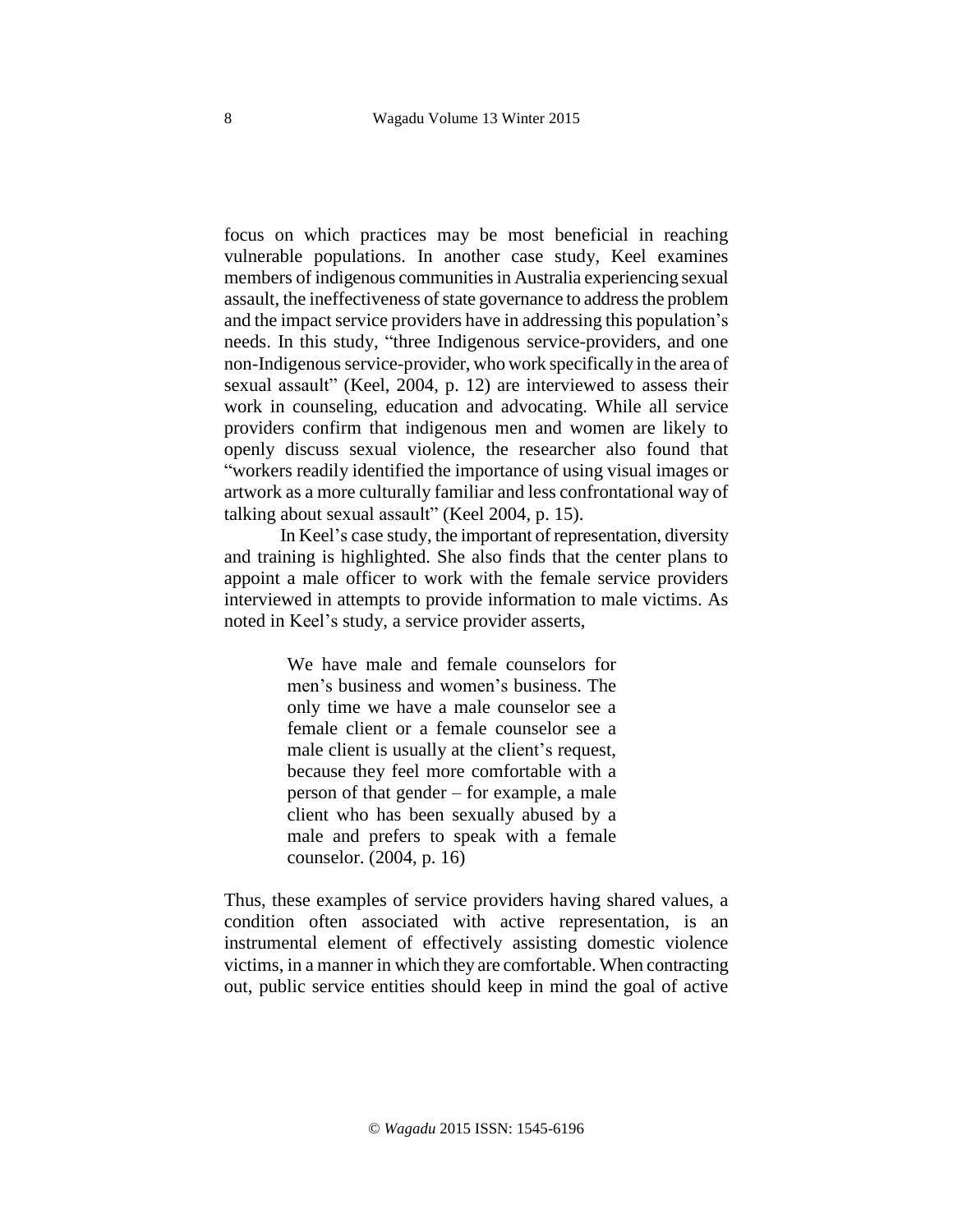Assessing Public Sector Reform Impacts

representation and ensure that this goal is understood by all prospective parties desiring to collaborate.

## **Goals of Research**

Scholars have been interested in examining and assessing the effect outsourcing has on effective public service delivery. Literature within the field of public administration also extends theory to practice in explaining the effects of and the implication on public management, as managers who can successfully outsource services have an understanding of "the importance of monitoring systems that assess cost, quality, and citizen satisfaction" (Hefetz & Warner, 2004, p. 184). Kettl further explains that the rapid growth in state spending has led many nations to use indirect ways to provide public services, as he claims outsourcing has increased 30 to 40 percent in Finland, the Netherlands, Great Britain, Denmark, Belgium, and the United States (2015, p. 26). This work assesses reform measures that states with masculine notions of power, use in providing services to victims of domestic violence, which should incorporate feminine elements, such as care and compassion. Existing literature discusses the contemporary reforms of public service. Yet, there is a gap in the literature regarding how feminine traits, such as care and compassion, in the bureaucracy fare in the gendered aspects of privatization and collaborative partnerships in service delivery.

There are two ways in which this research contributes to the understanding of gender and public sector outsourcing. First, public services can be gendered by examining the purpose of the service, the function of the agency involved in the provision of service, and the clientele of those beneficiaries of the services. Existing research merely acknowledges that privatization may be beneficial in some service areas, while other areas, such as daycare facilities, elderly programs, prisons, and homeless programs are more likely to be contracted back to the public sector (ICMA 1992, 1997; Hefetz & Warner, 2004). This leaves a void in understanding how gendered public services may be impacted by privatization, collaboration or partnerships. This works uses the feminist perspective to highlight the need for a greater dialogue of the feminist experience by arguing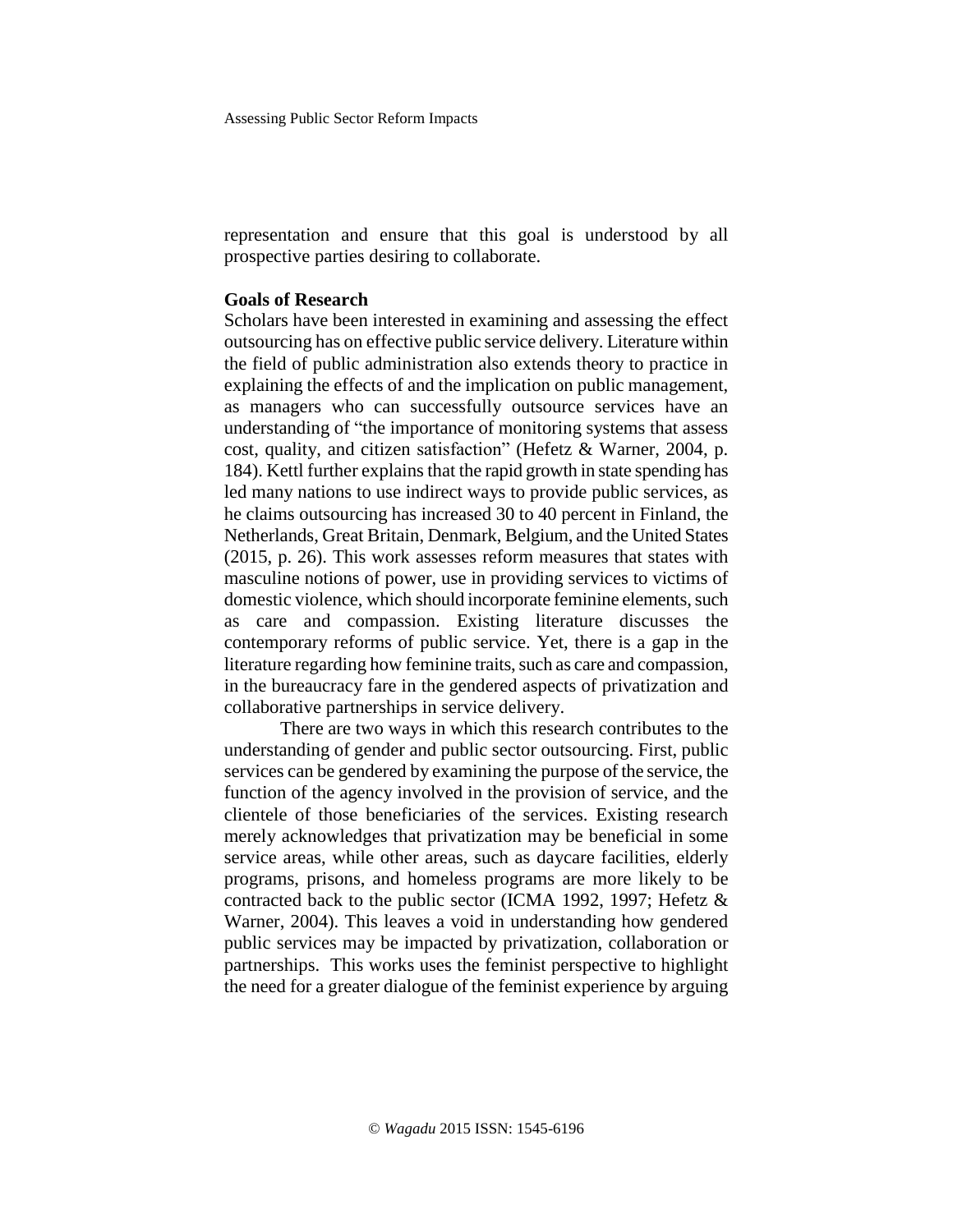that gendered and diverse skills and approaches are needed to support domestic violence victims from specific racial, ethnic and religious backgrounds. This work also provides a framework for contractbased outsourcing to include diverse personnel in the administration of services.

Secondly, privatization has a significant impact on personnel and recruitment of qualified individuals to the public sector. Light (1999) reasons that the new public service has to compete with private and non-profit sectors for the best employees, which may have direct impacts on representative bureaucracy. Existing research does not extend the theory of representative bureaucracy to the discussion of outsourcing. However, when there is competition in personnel selection, there is a potential of neglect of the need for diversity in the administrative state. This disconnect may have important implications for active representation, responsive bureaucracy, and the fulfillment of the needs of the public.

Ultimately, this research seeks to bring the important element of gender into the discussion of governmental reforms in multisectoral partnerships, collaborations and outsourcing. Regulatory agencies, such as police departments, have traditionally questioned the severity of domestic violence and taken an inactive approach to remedying the issue. With diversity being valued, the ability to actively represent and respond to women's needs has increased. Therefore, the recruitment of personnel should be detailed in contracts to ensure representation is achieved. Personnel administering services to the survivors need extensive training in recognizing the needs of victims, speaking the language and understanding cultural norms of survivors in order to provide the appropriate responses to the needs. When public-private partnerships occur, services are contracted and outsourced with goals of saving costs, but often the effectiveness of service delivery is questioned. Epstein (2013) criticizes public-private partnerships of soft services, such as the delivery of welfare, or in this case, the provision of services to survivors of domestic violence. When soft services are contracted out, problems arise such as the difficulty in clearly defining and measuring the service provision and the appropriate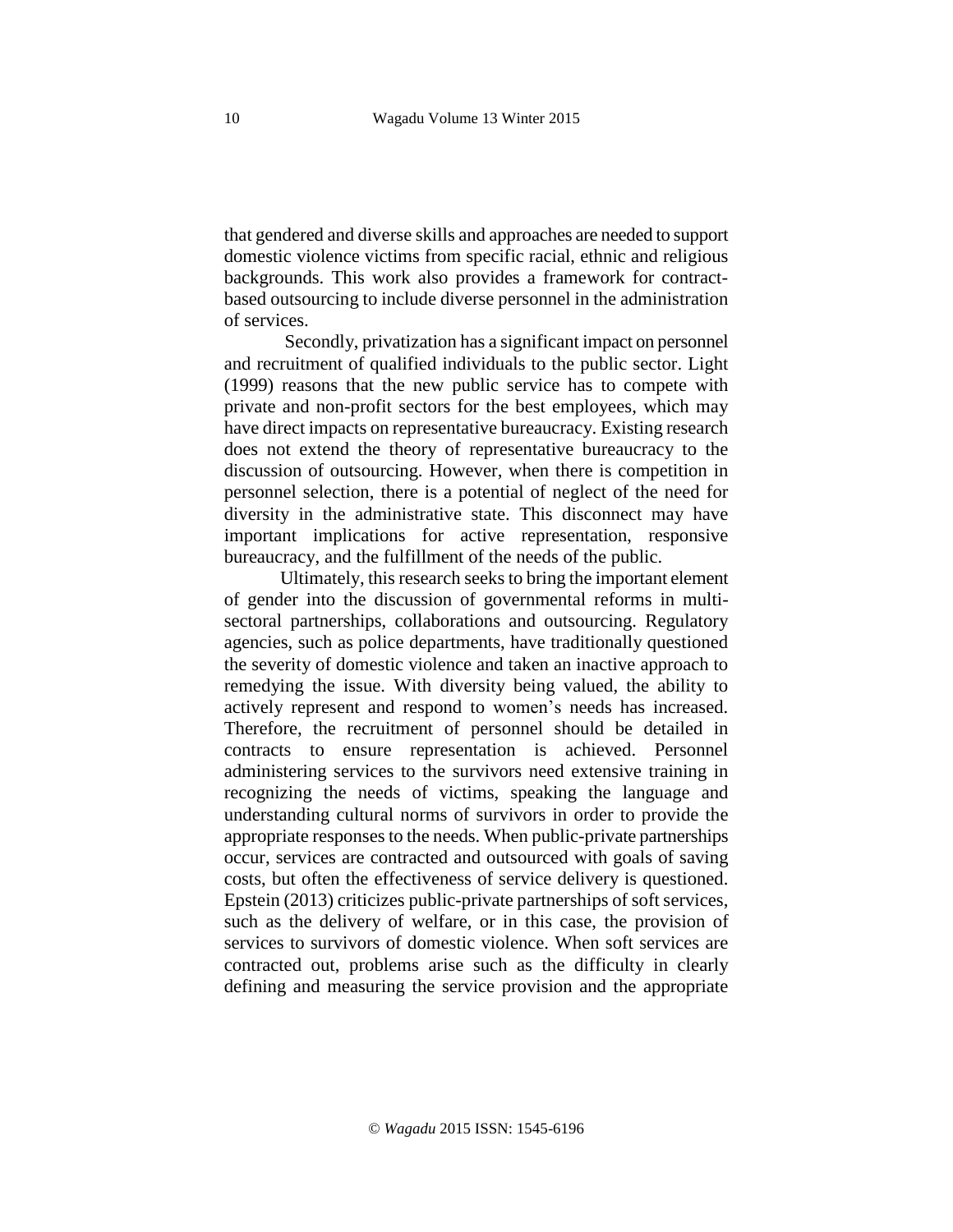amount of administrator discretion (Epstein, 2013). Therefore, it is important to further explore how public–private partnerships may effectively address gendered policies while also incorporating elements of representative democratic norms.

## **The Waves of Reform in Public Administration**

The study of public administration often centers on reform measures that strive to promote efficiency and effectiveness of public service delivery. There have been many approaches to governmental reforms over the years and in varying political systems. According to scholars, "modern conservative political movements in the United States, the United Kingdom, and elsewhere have adopted privatization as a means for reducing the size of the public sector, curbing the power of the state, and making public bureaucracy more productive and competitive" (Brudney et al., 2005, p. 403). Therefore, outsourcing is a practice that is commonly used worldwide for various reasons in attempts to scale the power of the bureaucracy due to political and economic pressures.

Peters (2001) argues that there are four dimensions of public administration reform, which are applicable to outsourcing measures. These dimensions of reform include diagnosing the problem, developing a normative approach to bureaucratic organization, developing a management model, and understanding the role of the policymaking process. While many public service reforms have used Peters' dimensions in achieving quality public service and the need for a representative bureaucracy, there have been many waves of reforms exploring how market principles may impact public service delivery. In Waldo's 1968 work, "the founders of public administration solved the conundrum by accepting democracy as the guiding principle of the American political system, but keeping it external to their professional interests through the politicsadministration dichotomy" (Frederickson & Smith 2003, p.45). Since then, scholars and theorists alike have offered empirical analysis and normative theoretical approaches contributing to the discussion of public service reforms as well as challenged the politicsadministration dichotomy. A paradox of public service reform is the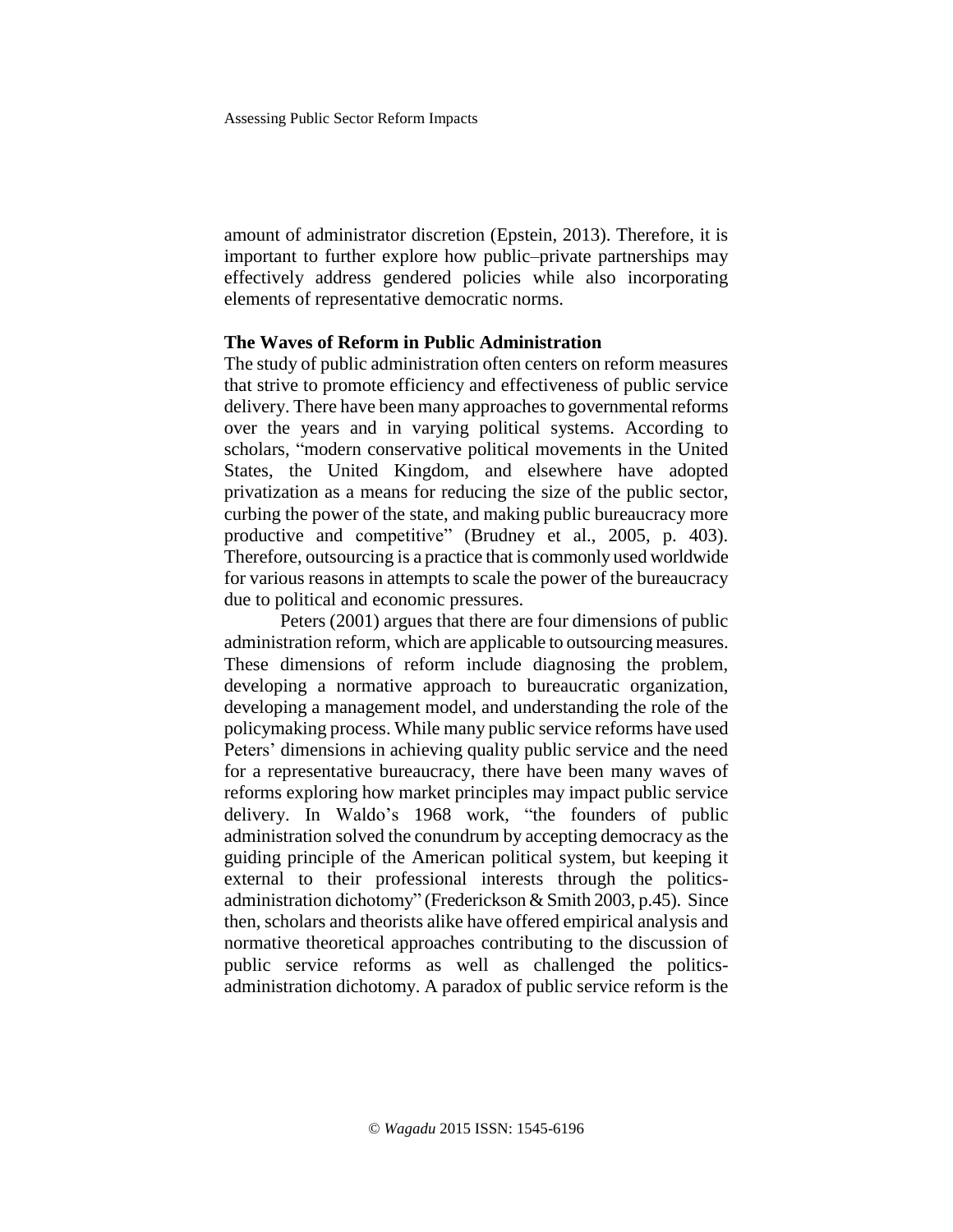importance of democratic principles, such as equity, consensus, or representation of interests, all of which are not necessarily efficient (Frederickson & Smith, 2003). To highlight the importance of incorporating democratic principles in public service, representative bureaucracy theorists focus on reform measures that recognize bureaucracies as institutions within a political system with an important task of representing the public being served. According to Phillips, "all theories of democracy deal with the question of popular control," which contains elements of gendered power (1991, p. 75). She further explains that feminism and democracy are useful elements in examining inequalities, which can be extended to "economic or bureaucratic power of non-elected bodies" (1991, p. 15).

A major tenet of representative bureaucracy is to allow community, representation --typically those under-represented-- in policymaking and administrative decisions. Furthermore, no "a representative bureaucracy, reflecting the backgrounds of the citizenry and similar values and beliefs, would provide an avenue for citizens to feel a connection with government, to see their needs and desires reflected in the actions of government, actions that would reflect these similarly held values and beliefs" (Sowa & Selden 2003, p. 701). This strife for equity and representation may hinder efficiency of administration, which clearly contradicts normative theories implying that market principles, such as privatization and competition, are fit for public service.

While representative bureaucracy conflicts with the quest for efficiency in public service, reformists and theorists have continued to explore methods of innovative public management that can incorporate democratic values. For example, the Minnowbrook Conference and the work Toward a New Public Administration illustrate a movement for participatory management in theory and practice as scholars recognize the value of bureaucratic responsiveness and involvement. Responsiveness and involvement in job tasks can span both public and private sectors, to bridge the gap for theorists seeking reforms without abandoning the idea of business practices in administration. Stillman considers American democratic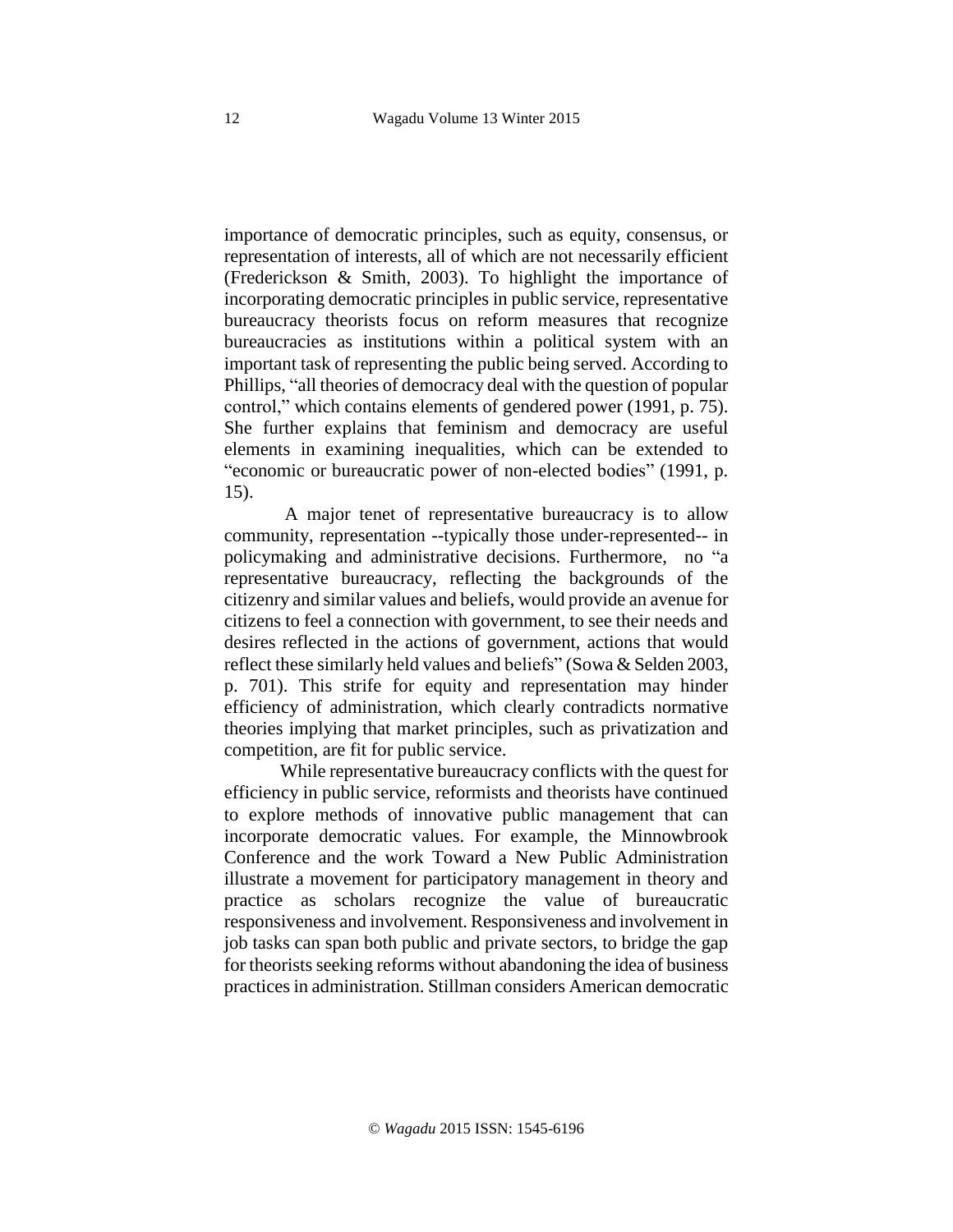public service principles as a means of governing that are "not destructive of human values for either employees or clients" (1991; Frederickson & Smith 2003, p. 53). While this focus is imperative to democratic governance and public service, it minimizes a focus on efficiency and market based principles that are often incorporated in public sector reform measures.

According to Peters, "governments are now using performance and quality standards as a means for assessing management and policy, with economic efficiency being one of a number of standards that are being applied to managers and their programs" (2001, p. 21). One approach to de-centralizing public governance is through privatization. Privatization, using private organizations to deliver public services, has been widely used in Western Europe where public ownership levels were particularly high. However, this process comes with concerns over the need for regulation (Wright 1994; Feigenbaum, Henig, & Hamnett, 1999). The New Public Management (henceforth NPM) approach, for instance, has embraced earlier reforms focusing on business principles in administration to re-invent government. Frederickson and Smith note that the NPM has replaced traditional principles of public administration with "doctrines of contracting out, decentralizing, greater discretion to managers, citizen or customer choices, deregulating, organizing so that there is competition, and determining effectiveness according to outcome measurement" (2003, p. 124). In a similar fashion, Paul Light addresses the important changes in government remaining a competitive sector in his work The New Public Service. One central argument is that when private firms compete for public service work, employment opportunities are "tighten[ed] thereby reducing opportunities for hiring at all levels" of government (Light, 1999, p. 9). This narrowing of employment opportunities in public service has significant implications on equal opportunity, as well as long-term effects on achieving a representative bureaucracy. When collaborating to provide services to domestic victims, agencies should seek to incorporate diversity in recruitment and retention practices to ensure the victims' needs will be met.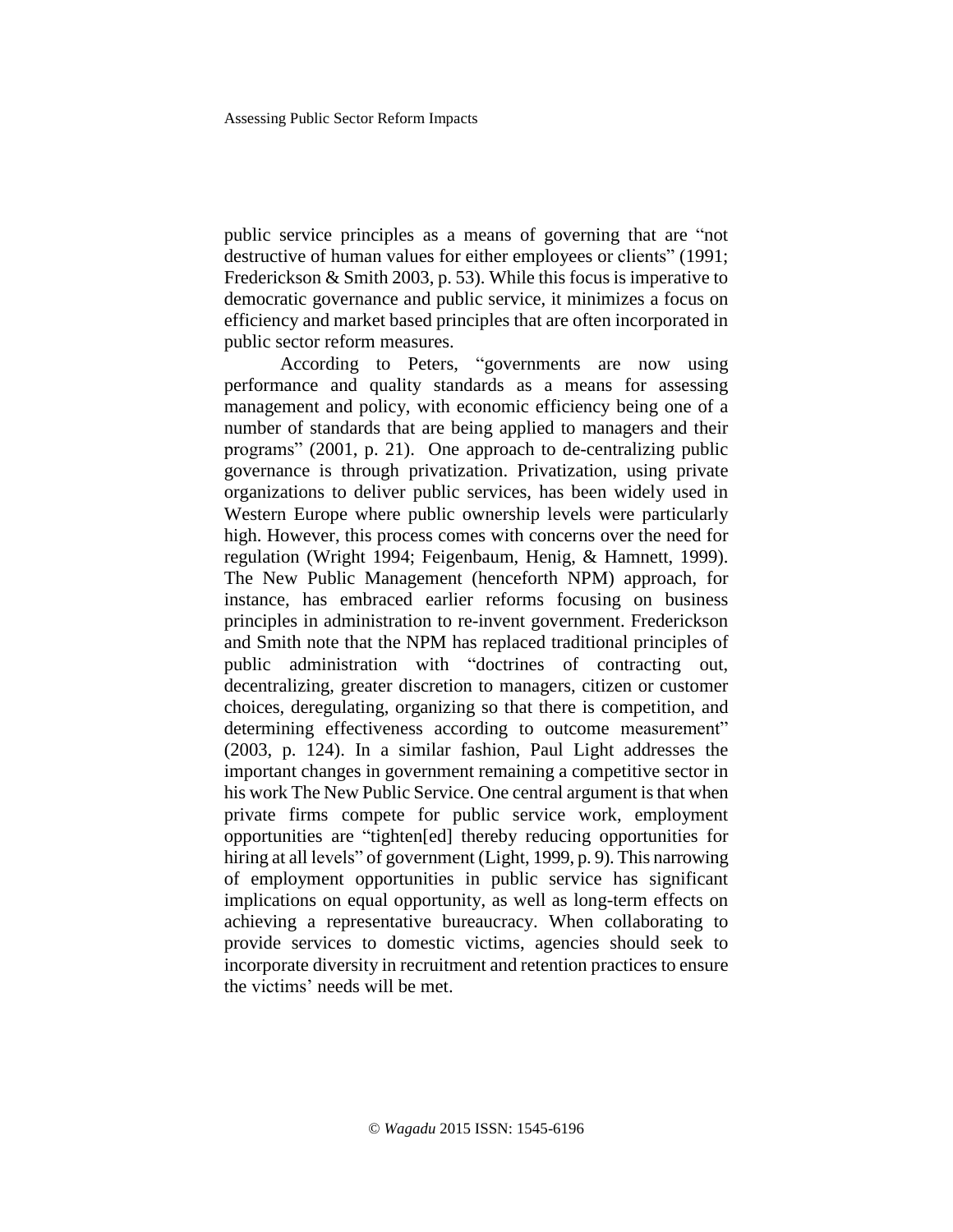## **Domestic Violence Service Delivery through Multi-sector Collaborations**

Public administration scholars and practitioners alike, rely on multisector service delivery collaborations when they examining social or welfare service delivery. Scholars claim that contemporary 'wicked issues', social problems that continue to persist, require a crosssectional partnership, if service delivery is to be adequate (Andrews & Entwistle, 2010; Selsky & Parker, 2005; Gazley & Brudney 2007; Herranz 2008). While private organizations do not tend to have a dominant role in service delivery to domestic violence victims, public organizations and non-profit organizations tend to collaborate extensively in service provision. Public sector organizations are typically responsible for enforcing mandates and exerting power to address 'wicked issues', while the third sector of non-profits organizations, are often credited with having the ability to communicate and serve excluded groups of society and to "enhance the equity of service outcomes" (Andrews  $&$  Entwistle 2010, p. 680).

In the case of domestic violence services, partnerships are key. Public-public partnerships exist in order to address the many dimensions of governance associated with domestic violence. Governmental entities are responsible for the regulatory and legal aspect of domestic violence, while other public organizations focus primarily on the service provision component of domestic violence. In order to have comprehensive public administration, justice, corrections, human service departments at all levels of government collaborate to ensure services are provided and awareness is acknowledged. Andrews and Entwistle suggest that public-public partnerships are necessary when influence needs to be extended or when certain wicked issues "cut across or fall between these boundaries" (2010, p. 681). Domestic violence causes regulatory and redistributive public agencies to collaborate in attempts to address the social problem, enforce law, and protect the victims. Another type of partnership used in addressing domestic violence is public-nonprofit partnership. Nonprofit organizations bring distinct values and virtues to the collaborative partnership, as nonprofits "demand compassion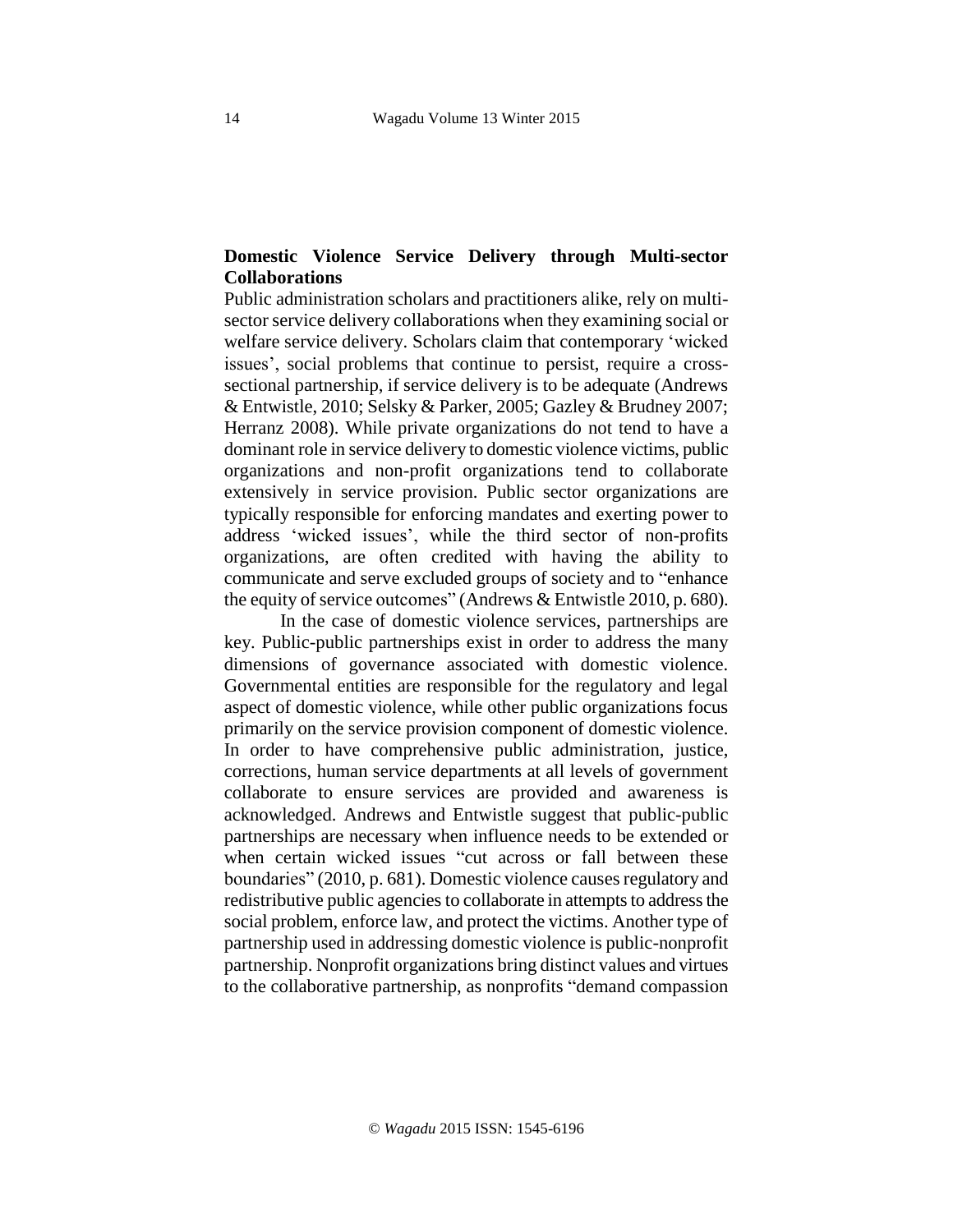and commitment to individuals, require extensive trust on part of customers or clients, need hands-on personal attention, and involve the enforcement of moral codes" (Osborne & Gaebler 1992, p. 46). These organizations are responsible for providing services to minorities and underrepresented citizens; services that are instrumental in reaching the goal of equitable outcomes (Andrews & Entwistle 2010).

A contemporary provision of adequate public service delivery incorporates care ethics. The ethic of care is a theoretical framework that aligns with policy application and service provision, which argues that administrators should look at human beings in different ways, understand their social problems, assess their needs, and critically analyze how governmental units should address these issues (Hankivsky, 2014; Hankivsky, 2004). Rather than relying solely on governmental agencies to provide an ethic of care, the publicnonprofit partnership may be a strong collaboration to achieve equitable service delivery as the third sector is often praised for responding to individual social problems in a compassionate manner. Rauhaus (2014) finds that public servants working with domestic violence achieve active representation when using care. This study illustrates representative bureaucracy leads to active representation when feminine traits, such as care and compassion, are valued by personnel assisting domestic violence survivors. As illustrated in Keel's case study exploring domestic violence service delivery to indigenous groups, providers had a significant undertaking of becoming familiar with the history, culture, language, arts and imagery in order to truly help victims. These counselors demonstrate an ethic of care by developing a common connection to the victim in order to be able to assist adequately.

## **Implications of New Public Service Reforms on Representative Bureaucracy**

The many changes and shifts in public service and civil service reform have been ongoing in efforts to achieve specific objectives that range from effectiveness in service delivery to developing a competitive environment to attract quality employees to the public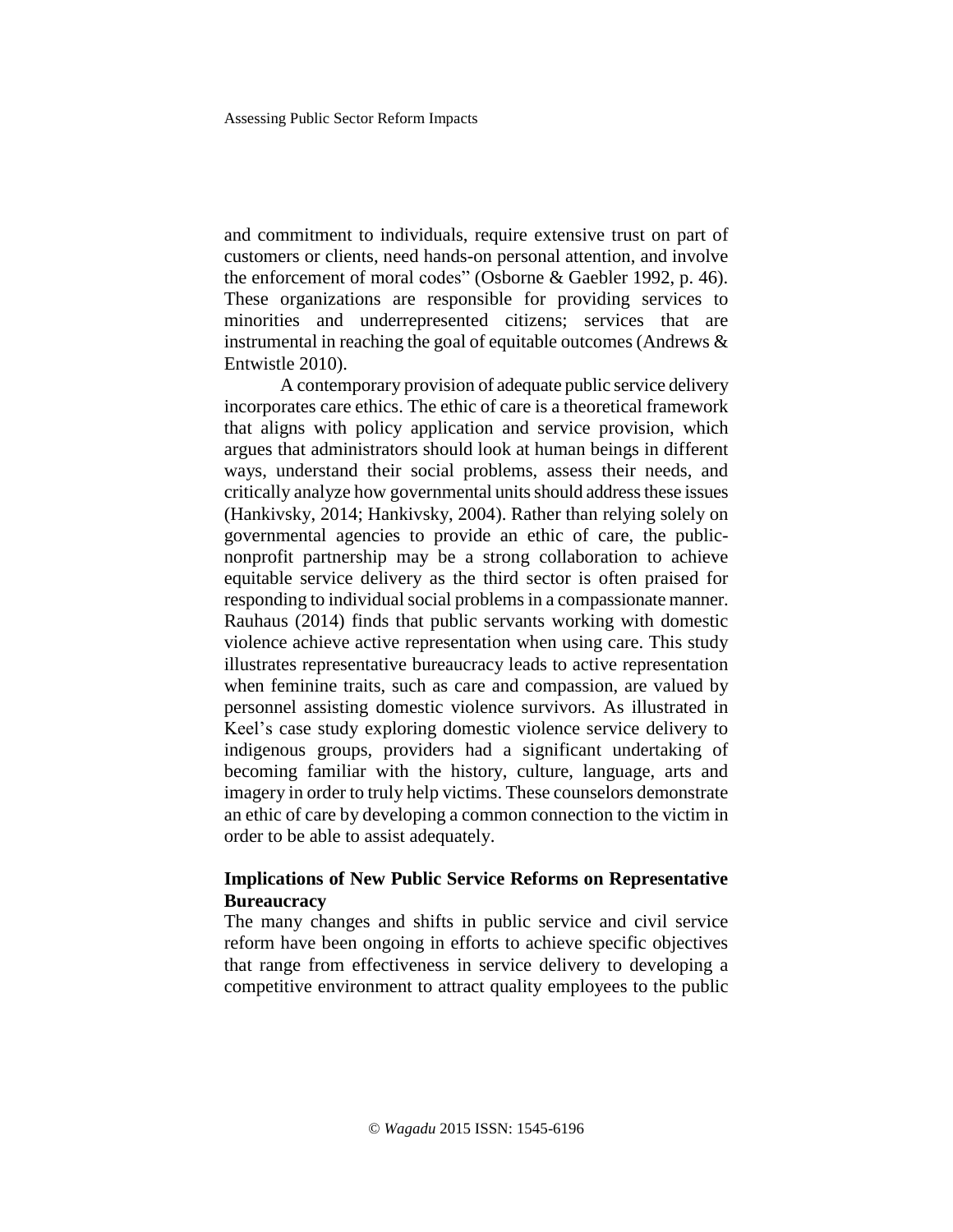sector. The decline in prestige of the public sector became evident in the 1970s and 1980s. Light (1999) refers to this time frame as the "quiet crisis," which was a period governmental and bureaucratic inefficiencies were addressed by the media leading to public cynicism of public servants. This crisis greatly impacted the recruitment of individuals to the public service sector and led to greater market competition to appeal to workers.

Contemporary approaches to governance continue to explore the benefits and costs of contracting out public services. In analyzing over thirty scholarly articles examining consequences of privatization, Hodge (2000) finds that cost savings are not as substantial as the theory would suggest and interestingly argues that the amount of savings is dependent upon what type of service is outsourced. Due to the dynamic nature of many policy types, many of public agencies have varying responsibilities in service provision, making it important to examine which services should be contracted out. Hodge (2000) further asserts that services that are not in complex areas are capable of being contracted out, implying that less complex areas may be contracted out. In general, reasons for coordinating domestic violence service delivery among multiple agencies and sectors include: "to avoid duplication of services; to promote a consistent rather than contradictory response; to increase awareness and understanding of domestic violence in both agencies and the general public; to identify gaps in service provision and work together to address these; to provide a more holistic intervention service" (James-Hanman, 2000, p. 270). While contracting services out may not always be effective in terms of cost-savings, it is imperative to analyze the effectiveness of service delivery in terms of responding to victim's unique needs.

Stivers' intersection of feminist theory and public administration highlights the dilemma of the value of masculine traits in the state and notes that "publicness is problematic, because it is grounded in a historical understanding of the public sphere as a male preserve, distinct from the domestic realm that has been the primary life space and responsibility of women" (2002, p. 3). This assertion not only highlights the value of masculinity in the public sector, it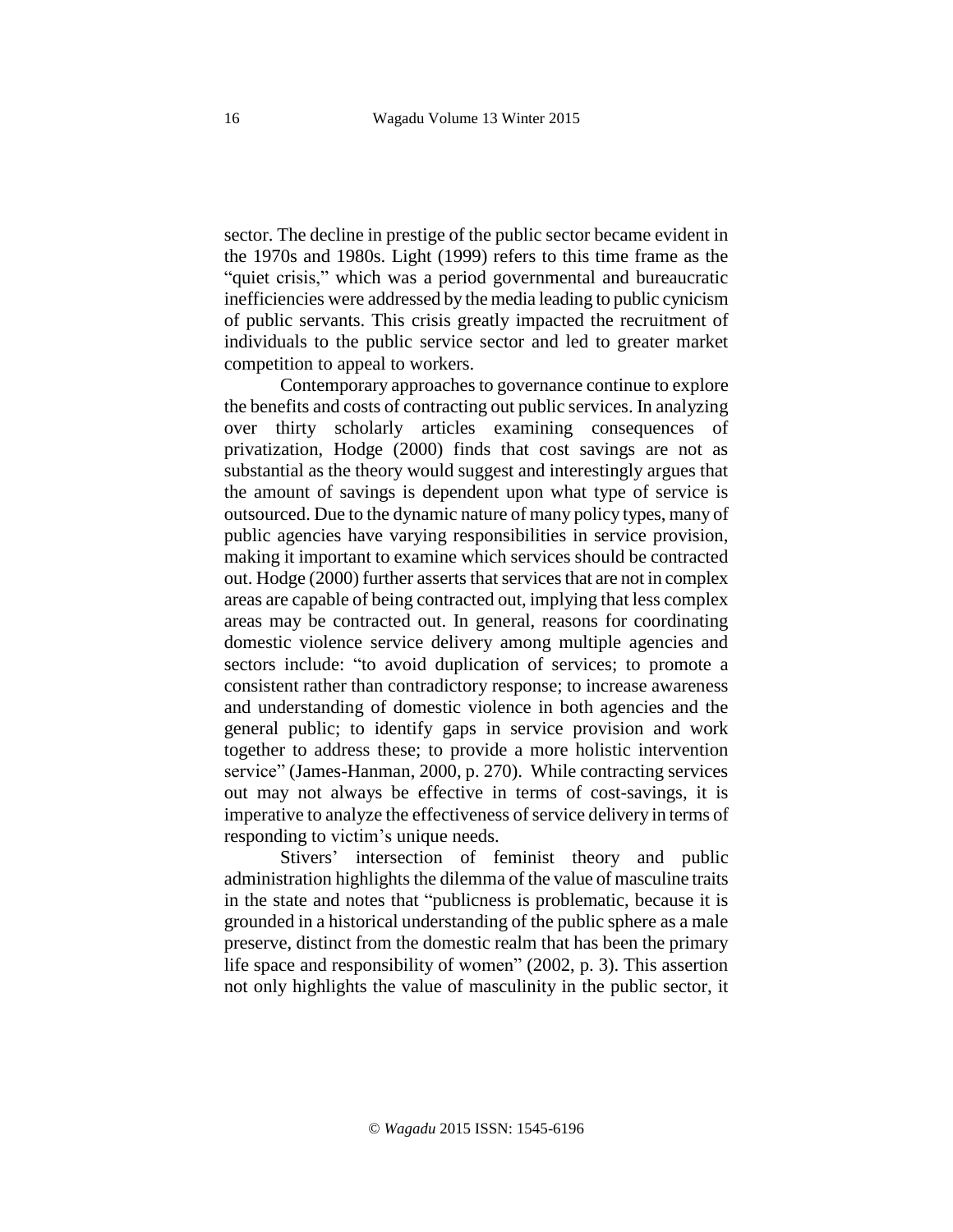Assessing Public Sector Reform Impacts

further contributes to the notion of the feminization of poverty, which indexes violence against women. By acknowledging the masculinity of public administration, Stivers also implies that power distribution in society varies by gender. In regards to the provision of public services to the victims of domestic violence, elements of social injustice and patriarchal states' stance on the privacy of domestic lives are apparent. As Kelly notes,

> Despite these positive effects, legal responses to domestic violence can raise serious questions about whether civil actions instill the sense that battering is an appropriate problem for the community to take on….Although an order that the batterer leave the home is often crucial to a victim's safety, it can result in impoverishment and greater economic vulnerability for the women and her children, who are typically left in her care. (2003, p. 75)

Kelly's work illustrates the importance of the appropriate level of community involvement in addressing domestic violence, the feminization of poverty associated with women's economic status, and the controversy of privacy. Since the issue of domestic violence effects communities in many ways and leaves the community and state to prevent further acts of violence, enforce law, and provide services to victims, there are ample opportunities to contract aspects of some services out to private entities or non-profit community partners. In general, the provision of public services to the victims falls in the realm of redistributive policies; yet the oversight of domestic violence laws is regulatory in nature. Saathoff and Stoffel note, "community-based domestic violence services have grown significantly since their emergence in the 1970s. Now more than 2,000 in number, domestic violence organizations have expanded their range of programs. In addition to crisis-oriented services, such as telephone hot lines and temporary shelter, many of these agencies provide legal, health, mental health, or vocational services or referrals, and assistance in finding housing, relocating, and planning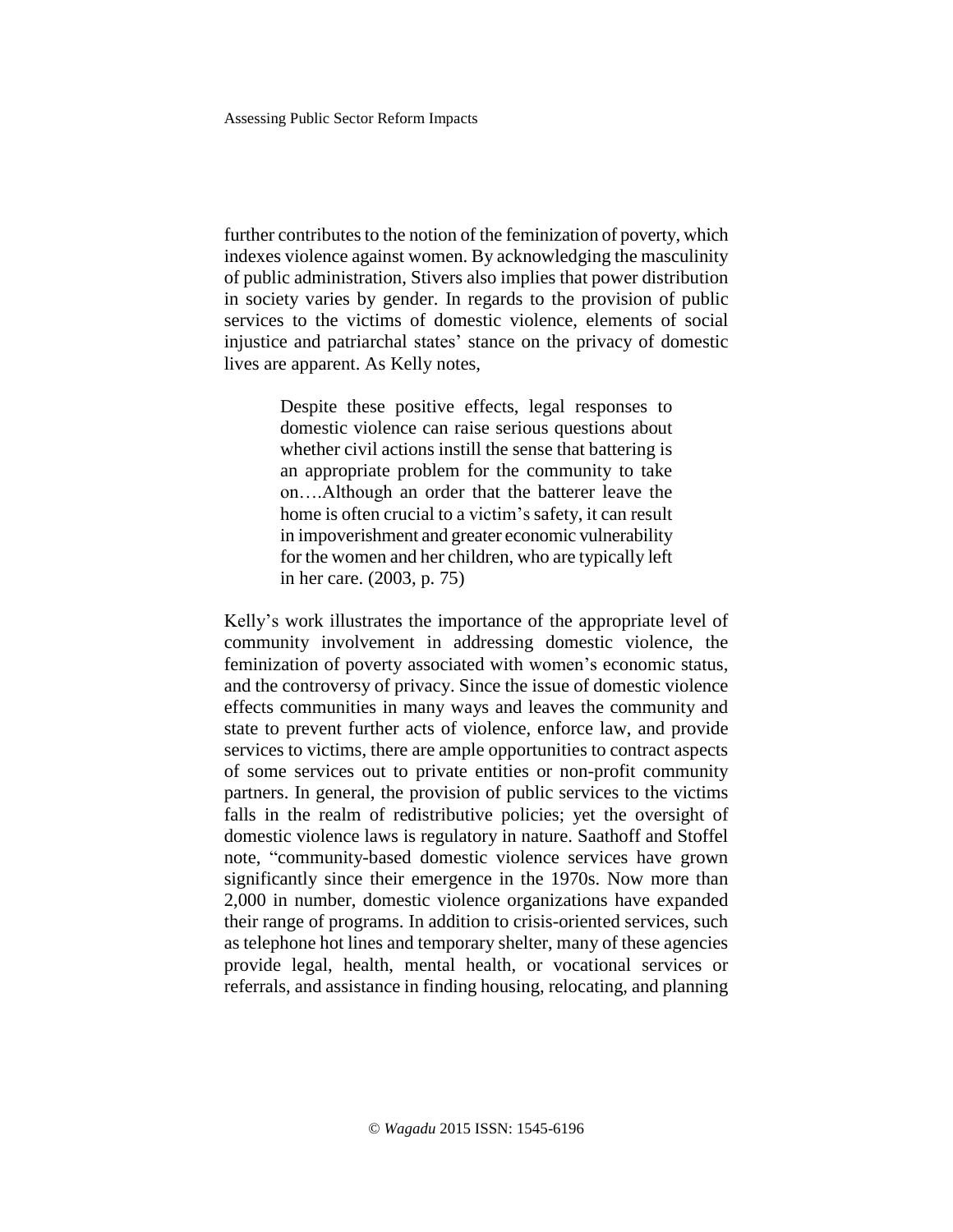for safety" (1999, p. 97). Since the functions of domestic violence policies and program may vary a great deal, the provision of some services may be outsourced effectively by allowing religious organization and non-profits to assist the victims.

The provision of care in public administration is effective in addressing the needs of vulnerable clientele, specifically victims of domestic violence (Guy et al., 2008 & Rauhaus, 2014). Non-profit organizations, religious affiliated organizations, community organizations, and redistributive public agencies may all meet the needs of caring for victims, which indicates that privatization may be useful, if there is value congruence. According to Hefetz and Warner "goal incongruence between government and their contractors may reduce privatization or increase contracting back-in" (2004, p.174). Thus, it is important for agencies from all sectors working on the same issue to collaborate in identifying key objectives of service delivery to effectively achieve goals of service delivery. Organizations that have a mission of caring for the victims tend to have elements of promoting welfare and assisting the victims in their quest to achieve social justice, are associated with feminine traits, such as care and compassion. Hankivsky offers a new approach to understanding and applying care ethics by focusing not only on gender, but also on social variables of class and race, may result in a greater recognition of social problems individuals experience and how to best respond to needs (2014). Padayachee and Manjoo, who examine domestic violence services in South Africa, find that "services cannot be adequately delivered if the professionals, who are supposed to be providing these services, have widespread disagreements and misunderstandings about the treatment of the problem" (1996, p. 74). Their research highlights the importance of all organizations involved in the provision of domestic violence services to clearly understand the policy, enforce the law in a consistent manner, and fairly administer services responsively. These vital elements of successfully privatizing services are essential to recognizing the severity of domestic violence and a step in preventing future acts of violence. James-Hanman's work also reiterates this idea by suggesting that agencies have a shared philosophy,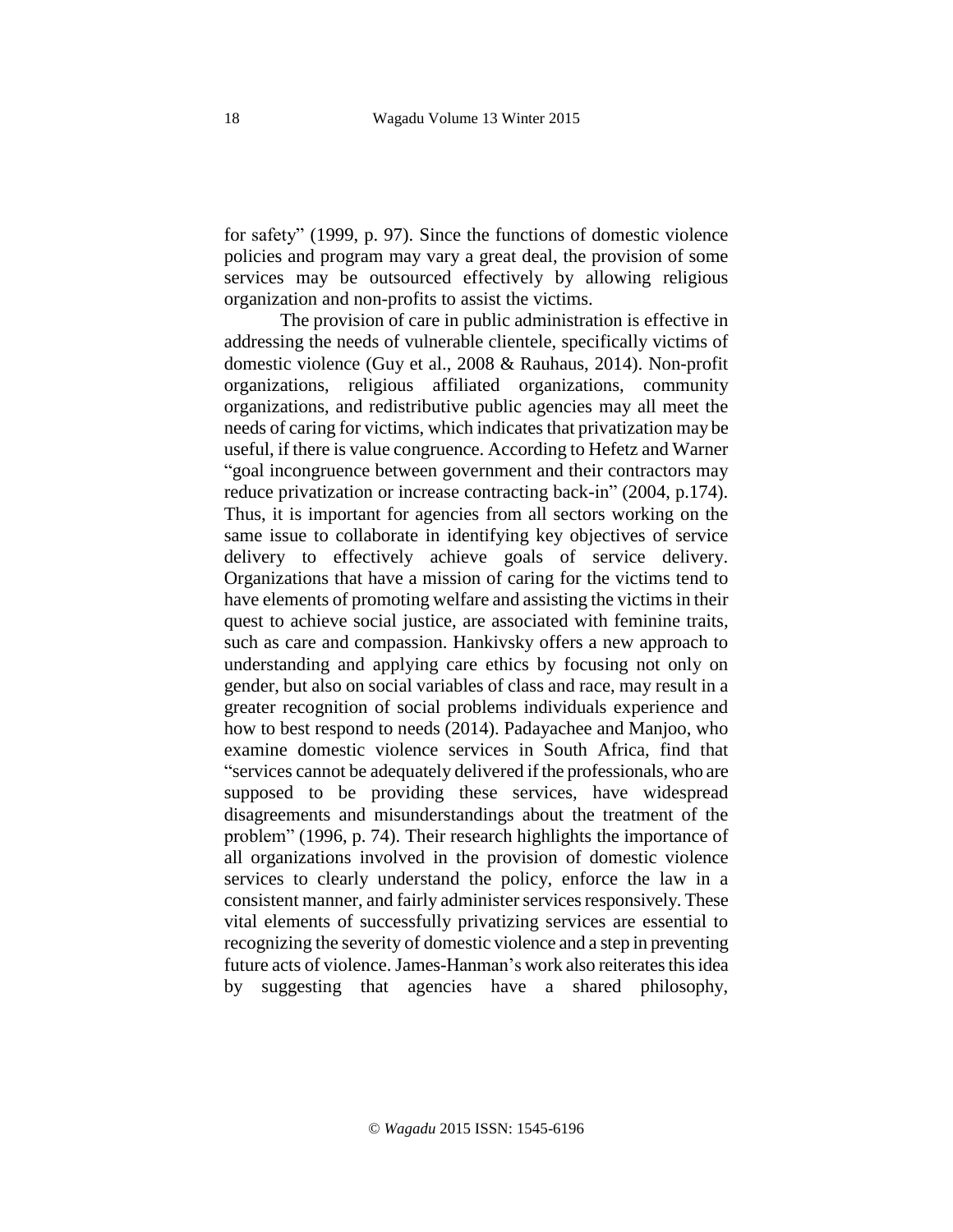implementation strategy and commitment to equality in order to be effective in partnerships; otherwise, the partnerships may result in "worsening the situation" (2000, p. 271) of addressing domestic violence.

Regulatory agencies tend to have command and control elements that illustrate the importance of government legitimacy in the provision of safety in communities and the state. Regulating and upholding laws can be effectively privatized if public leaders and bureaucrats are actively engaged in monitoring cost, quality and citizen satisfaction with service delivery (Hefetz & Warner, 2004). If public managers do not actively manage the contract, there is the potential of ineffective and inefficient public service, which may lead to public cynicism, dissatisfaction, or distrust. These values are not only important to democratic governance but are imperative in retaining legitimate standards of safety, primarily to the victims who have experienced human right violations. Pierre and Painter argue that legal services should not be contracted out and the resolution of law must be institutional (2010). Their logic suggests that the responsibility of the state in the provision of justice should retain legitimacy and have supreme authority by remaining within the scope of government service, which illustrates values of patriarchy, which includes elite authority and masculine notions of power. This inclination of not privatizing such regulatory services may have important consequences on validating the severity of domestic violence crimes and violations. By approaching law enforcement and crime prevention in a legitimate manner and reserving those responsibilities for governmental agencies, there is the potential for reducing acts of domestic violence and signaling the effect to the community that domestic violence is a serious crime that will be addressed in a legitimate manner.

Victims seeking services and attempting to recover from violent acts may be set back in their recovery if their perpetrators are not legitimately detained or the violation of law is not taken seriously. In some nations, women continue to allow wife-beating as an acceptable consequence for their behavior and status within the home. Research illustrates that "attitudes of women in regard to violence to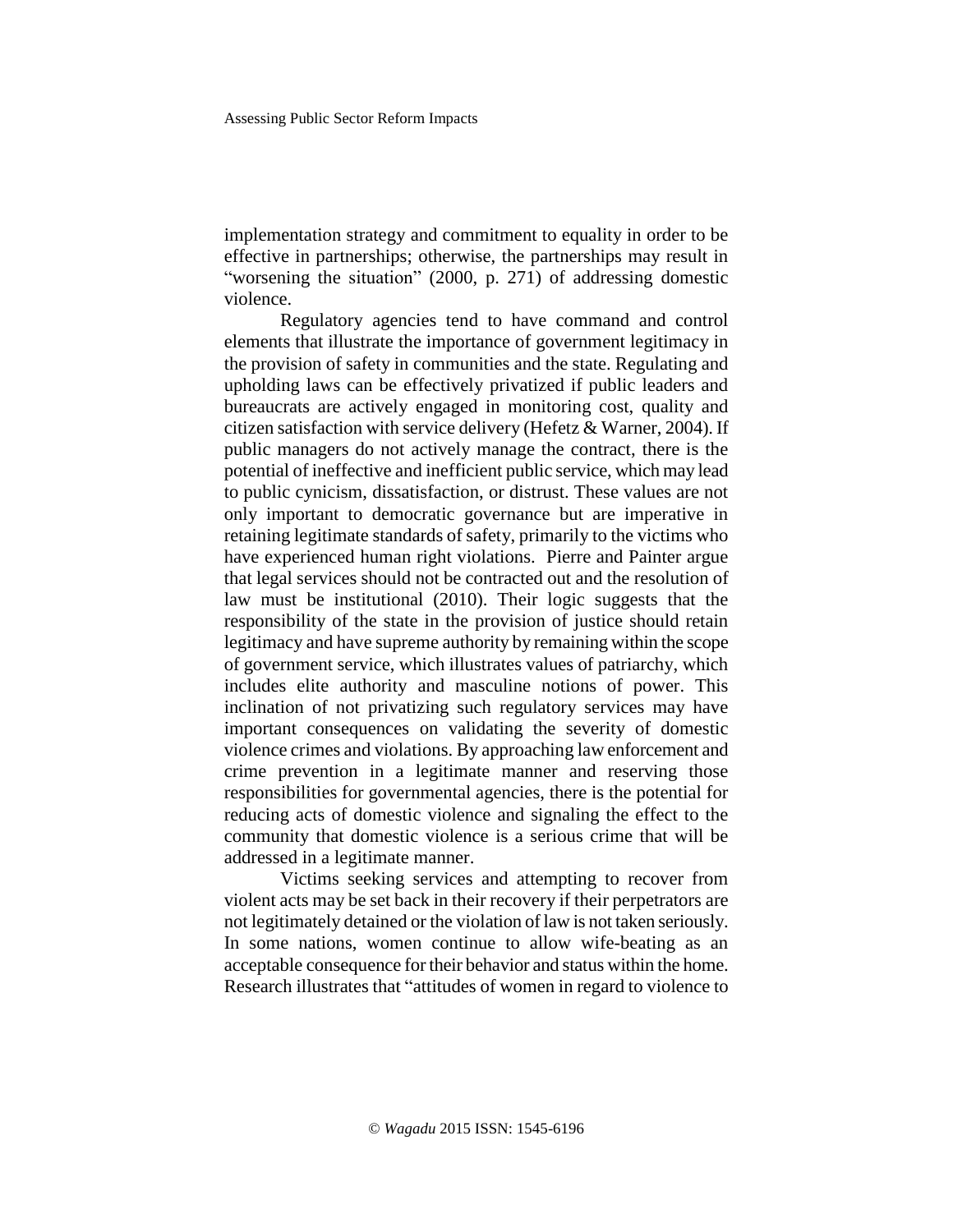which they are exposed in their marriages and other intimate relationships is still largely based on concepts and constructs that heavily favor inequity and dominance of men in quite a few regions of the world" (United Nations Statistics Division, 2010, p. 138). Therefore, in efforts to change social norms and citizen perceptions of rights, the government should take a legitimate stance of recognizing human and civil violations and addressing the transgression appropriately bymaintaining bureaucratic responsibility in the enforcement of law. Hawkins and Humes reiterate this point by stating, "domestic violence issues… require relatively high levels of state intervention in the traditionally private sphere of family life despite the fact that state agents are not causing the abuse" (2002, p. 256).

## **Implications of New Public Service Reforms on Public Personnel Practices**

Traditionally, the decision to privatize public services was politically or ideologically driven, as the elected executives were ideologically motivated to contract out services (Wallin, 1997; Breaux, Duncan, Keller, & Morris, 2002; Sclar, 2000). Now, Brudney and others suggest that "contracting out as a governance 'tool' or practice may have entered a less ideological phase, in which its use has become less controversial and more accepted" as a means of implementing public policy (2005, p. 414). While the process has become less politically motivated, it is important to note that executives often have influence in making appointments and steering policy implementation in a direction that meets their objectives. This challenge to the politics-administration dichotomy and conservative approach to policy implementation may have significant implications for public servant behavior, personnel practices, and ultimately representative bureaucracy in practice.

The decision of privatization often aligns with fiscal policy and restraints, as a major incentive of contracting out services is efficiency. Decision makers who are politically motivated to contract out in the hopes of saving money may overlook the importance of representative bureaucracy. In theory, representative bureaucracy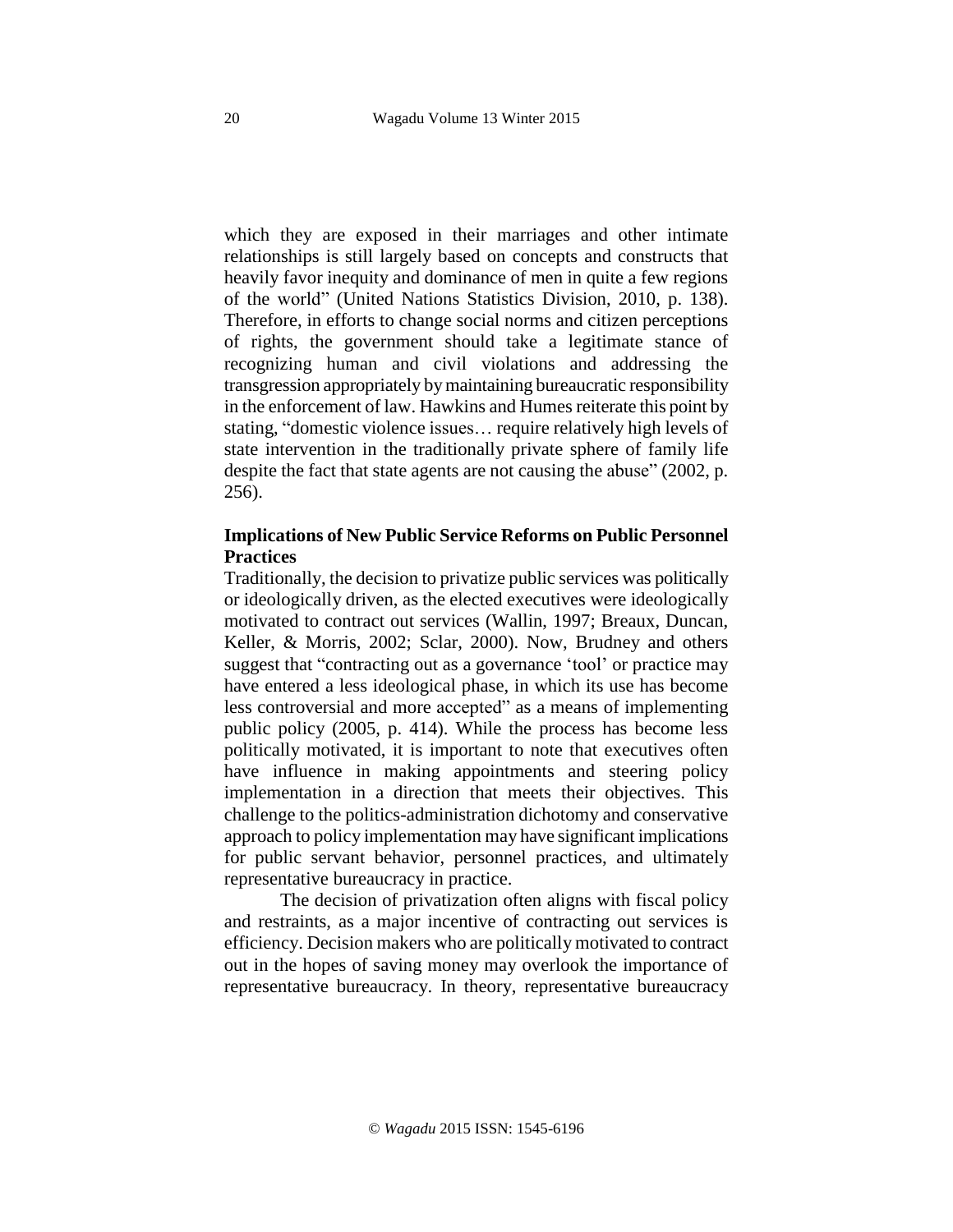Assessing Public Sector Reform Impacts

offers the promise of having an administrative state that reflects the population that is being served. There are many benefits of representative bureaucracy in democratic government, such as increased legitimacy, responsiveness and active representation of under-represented populations; however, striving for equal opportunities in bureaucracy may be sacrificed in times of privatization. When services are contracted out, hiring practices may not incorporate diversity in attempts to meet the needs of clientele groups thereby missing an important element of democratic values in equal opportunity employment. While more flexibility in personnel practices may be beneficial in some ways, the bureaucratic process of hiring should serve as a model for human resources focused on merit and diversity. When outsourcing occurs, government agencies should partner with private or non-profit agencies that have common values and in this case, a commitment to representative bureaucracy. Focusing on common organizational soft values such as care and compassion is important when collaborating to serve domestic violence victims who have specific needs.

When examining the needs of individuals, public servants and their partners should be mindful of the population they serve and the changing demographics of their clientele. The overload hypothesis implies that significant shifts in the size of a city or state population may cause an overload of public services to be delivered, which may be beyond the capacity of public agencies' offerings leading to the decision to contract out (Greene, 2002). It is important to note that population shifts result in a more diverse population with unique needs. Therefore, when exploring the option of contracting out, it is important to consider changes in the types of needs in diverse population that constitutes in an effort to ensure effective representation and responsiveness. In particular, Chaney and Saltzstein (1998), highlight,

> a significant link between the level of representation of women among the ranks of uniformed police officers and reported reliance on arrest in such cases thus is in keeping with general arguments in support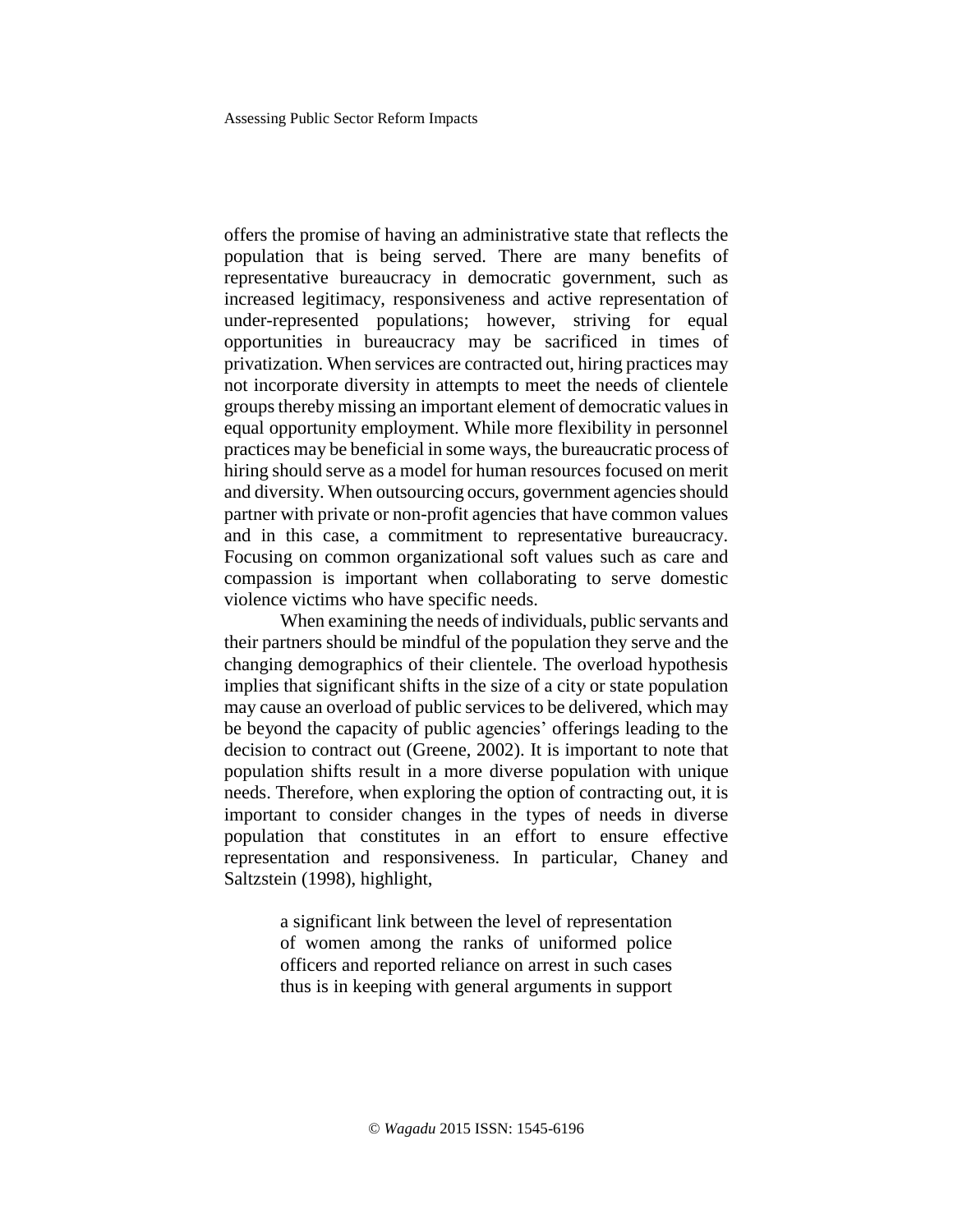of representative bureaucracy as well as specific arguments regarding the potential influence of female police officers on the treatment of female victims; at a minimum, it may suggest that departments that are receptive to female employment on the force may also follow practices that are more sensitive to female victims. (p. 761)

When contracting out services for the victims of domestic violence, it is necessary to recognize the needs of the victims and train service providers with the necessary skills while also highlighting the importance of democratic values, such as integrity, fairness, and legitimacy all of which are important in assisting the victims who may also be members of disadvantaged groups. In privatizing services that assist the victims of domestic violence, public managers need to communicate the importance of representative bureaucracy to all partners, agencies and organizations, including those in the nonprofit sector and stress the necessity of having a responsive workforce to meet the needs of the victims adequately. In sum, public administrators working on domestic violence services should be open to multi-sectoral partnerships by outsourcing certain tasks to nongovernmental units. When seeking reforms to meet efficiency objectives, public managers need to be aware of issuesthat may arise in partnerships, such as: goal conflict, incompatible organizational cultures, competition for scarce resources, and the costs of managing collaborations and partnerships (Romzek et al. 2013). Collaborative multi-sectoral partnerships work with clear goals that all parties accept.

#### **Conclusion**

Domestic violence is an issue that impacts not only the victims who are seeking assistance and experiencing issues of poverty, but also communities and governmental units. Since domestic violence requires regulation of law and the redistribution of aid to the victims, the stress placed on governmental organizations can be immense, leading governmental executives to contract out services. Gender and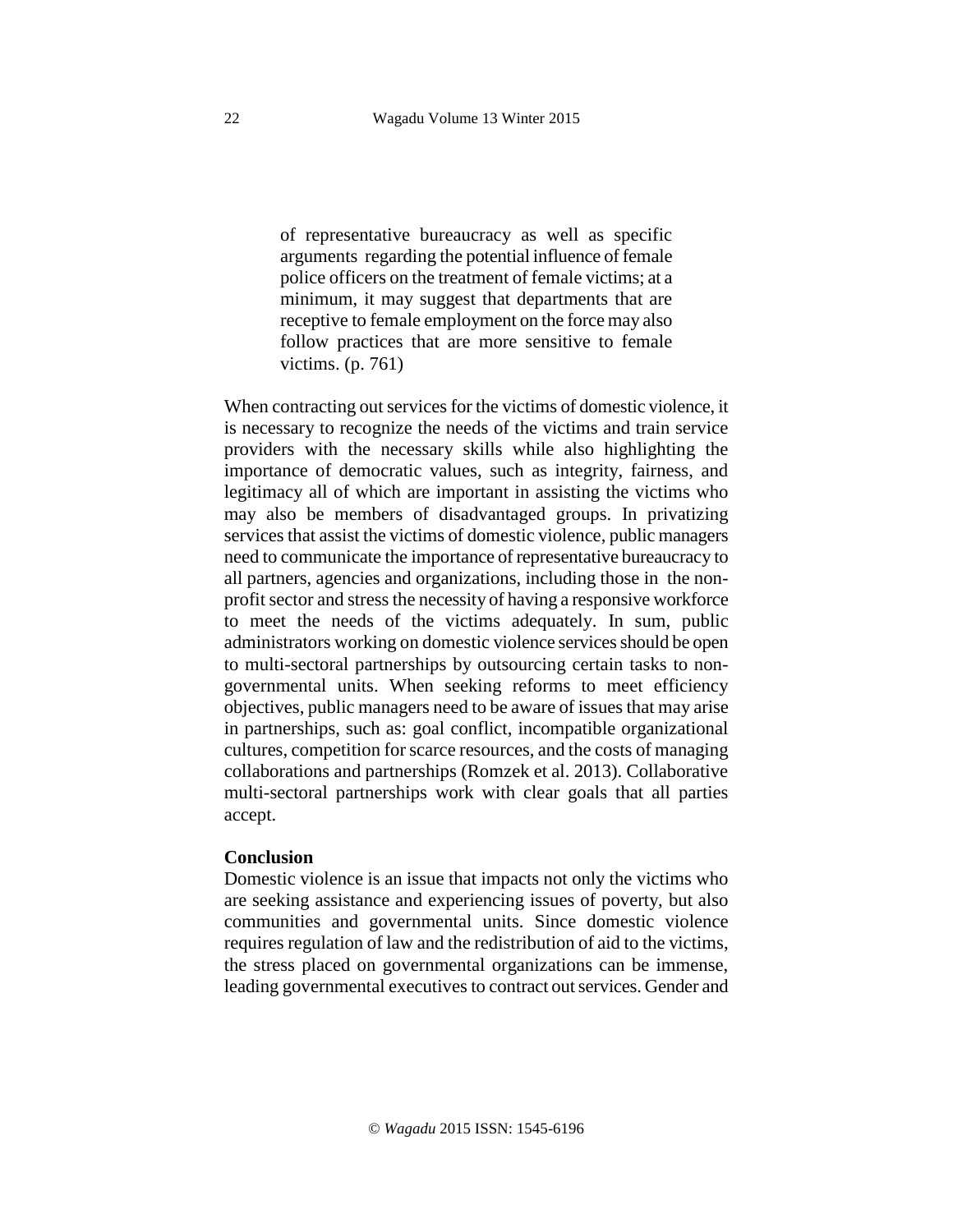power are entrenched in organizations and decision making, yet they have not been fully integrated in the discussion about government outsourcing. In order to minimize such deficiencies that may be experienced when contracting out, public administrators and personnel directors need to take extra steps in ensuring collaboration and value congruence of partner agencies among all sectors working to address domestic violence. Since victims of domestic violence have needs to be addressed by many different agencies, all of which may instrumentally use care ethics in service provision, value congruence should focus on care ethics.

As government units are faced with social changes, economic pressures, and an increased need to provide public service, privatization and partnerships may be a necessary alternative to address community needs. It is necessary to explore how contracting out may impact community awareness of domestic violence, as the message of severity of the crime and the needs of the victims should be re-iterated by many legitimate organizations and agents. Further research should incorporate the impact of contracting out services on the recruitment and retention of diverse employees and how managers may effectively collaborate with other agencies in meeting the needs of vulnerable populations. By developing a model for personnel directors to use when training service providers with the necessary tools to address domestic violence, public administrators may be able to effectively contract out services in a consistent democratic manner.

Challenges in government outsourcing and private-public partnerships continue to emerge as new social, economic and political problems arise. Existing literature suggests that partnerships across sectors are useful in addressing public problems that each sector cannot fully address alone (Kettl, 2015). When examining public problems, scholars categorize the type of service needed based upon the population. Epstein's focus on soft services illustrates the point that "complex human services" is where administrators need discretion to assist a "disenfranchised segment of the population" (2013, p. 6). This work aligns with Epstein's findings and further expands the dialogue of providing public services to vulnerable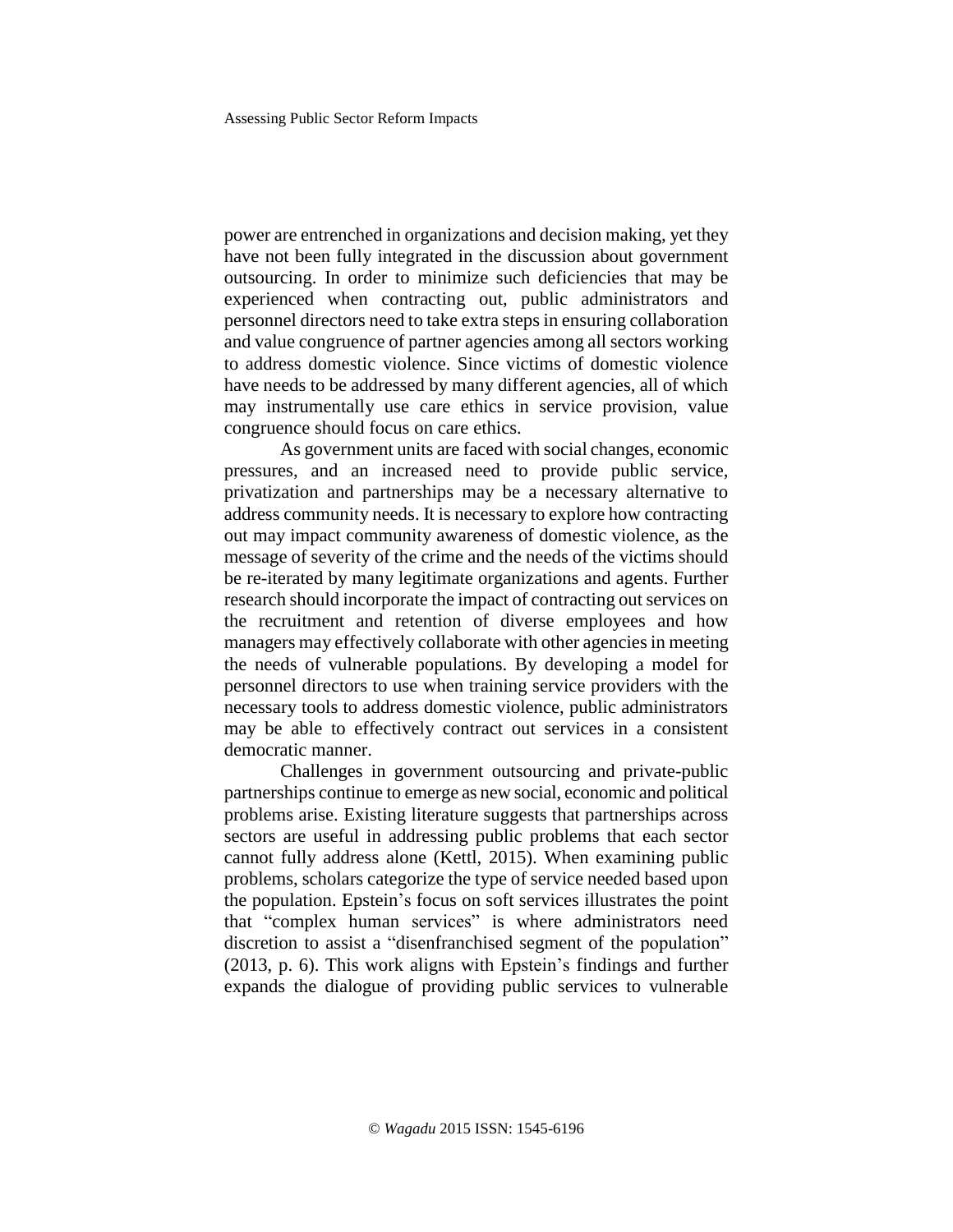populations by using a feminist perspective. This work further extends the discussion of governmental partnerships and contracting out by highlighting gendered perspectives of policy, organizations and service delivery. In this work, the importance of representative bureaucracy is stressed as a measure to ensure active representation when administering gendered policies and services. In democratic states, ideals of representative bureaucracy, such as diversity, may be used to strengthen collaborative efforts of motivation and engagement. In non-democratic nations, representativeness, in addition to, the recognition of domestic violence acts as a serious crime, may hinder effective service delivery to survivors. But keeping in mind that domestic violence, an issue that is rooted in gender inequality, it is imperative to create a framework in which partnerships can successfully address domestic violence. In nondemocratic states with little-to-no emphasis on representativeness, this list may be useful to activists, religious, or community aid groups. There are eight practical recommendations that can be used by public managers and members of private-public partnerships when faced with decisions of contracting out, collaborating, or partnering with other agencies. The first recommendation is to familiarize all personnel with laws governing the state and the collaborative effort. This will ensure consistency among all actors and illustrate legitimacy in authority. Second, partners should recruit qualified service providers from all sectors that specialize in social services, legal affairs, and clientele outreach. Next, when collaborating with other sectors, governmental agencies should lead by example and routinely audit programs. The fourth recommendation is for government agencies to select partner agencies that demonstrate a strong commitment to understanding cultural, religious, and legal rights of the individual victim or group of victims; an emphasis on actively representing the victims' needs; a vision that implores care, concern, and compassion for victims; and an emphasis on diversity in recruitment based upon cultural, racial, ethnic, and gendered needs. Once the partnership is made, collaborating partners should communicate regularly on changes in laws, programs, services, and the victims' needs. The seventh proposal is to host training sessions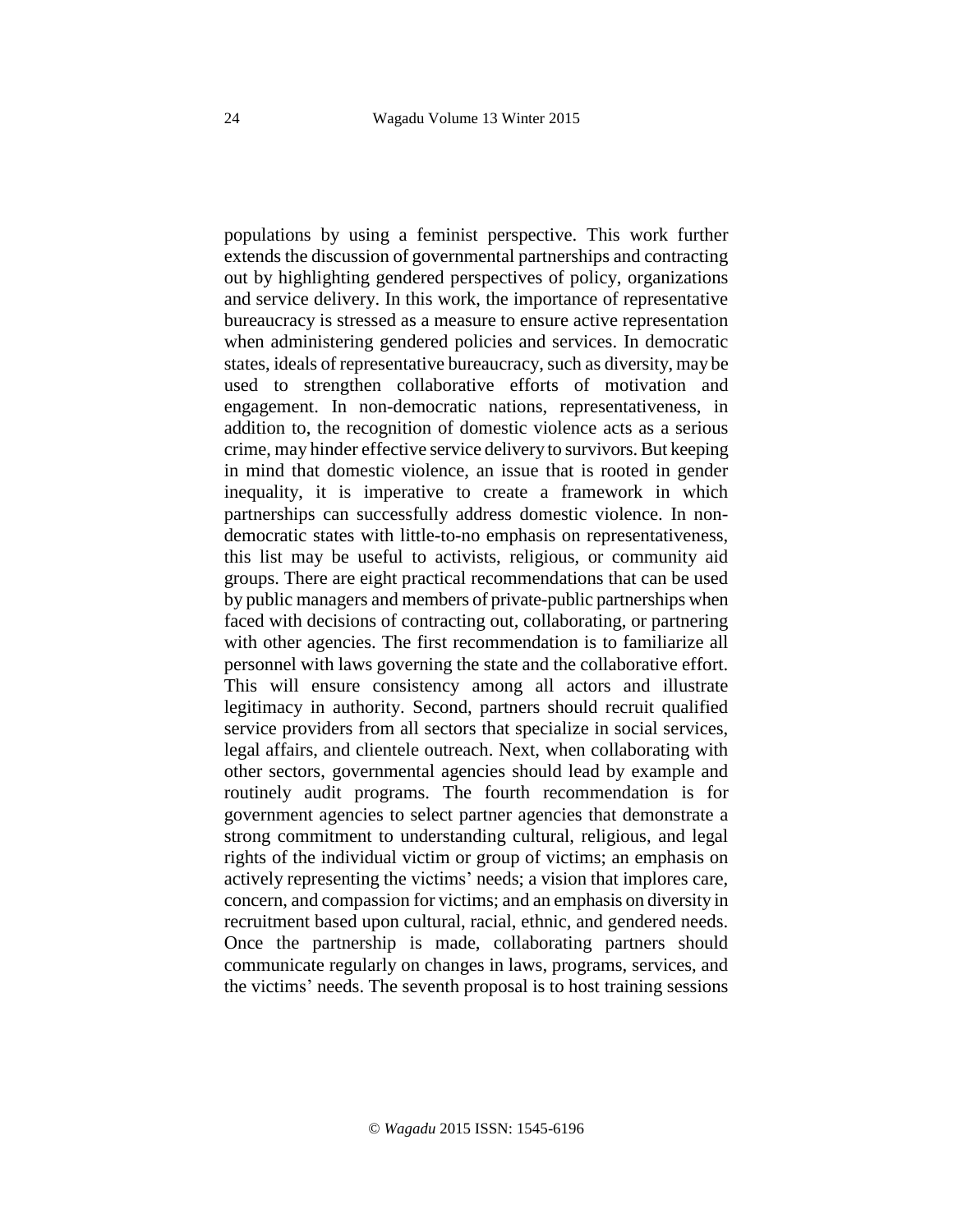to learn more about respecting cultural differences and working with vulnerable populations. Finally, workshops should be held and focus on best practices in collaboration effectiveness, exhibiting an ethic of care, sensitivity training, and cost savings.

#### **References**

- Ali, Y. (1992). Muslim women and the politics of ethnicity and culture in northern England. In G. Sahgal & N. Yuval-Davis (Eds.), *Refusing holy orders.* London: Virago Press.
- Andrews, R. & Entwistle, T. (2010). Does cross-sectoral partnership deliver? An empirical exploration of public service effectiveness, efficiency, and equity. *Journal of Public Administration Research and Theory*, 20, 679-701.
- Breaux, D.A., Duncan, C.M., Keller, C. & Morris, J.C. (2002).Welfare reform, Mississippi style: Temporary assistance for needy families and the search for accountability. *Public Administration Review*, 62 (1), 92-103.
- Brudney, J.L., Fernandez, S., Eungha Ryu, J. & Wright, D. (2005). Exploring and explaining contracting out: Patterns among the American states. *Journal of Public Administration Research and Theory*, 15 (3), 393-419.
- Bryson, J., Crosby, B.C. & Stone, M. M. (2015). Designing and implementing cross-sector collaborations: Needed and challenging. *Public Administration Review*, 75(5), 647-63.
- Chaney, C. & Saltzstein, G. (1998). Democratic control and bureaucratic responsiveness: The police and domestic violence. *American Journal of Political Science*, 42(3), 745-68.
- Conway. M, David W. Ahern, & G. Steuernagel. (2005). *Women and public policy: A revolution in progress*. Washington, DC: CQ Press.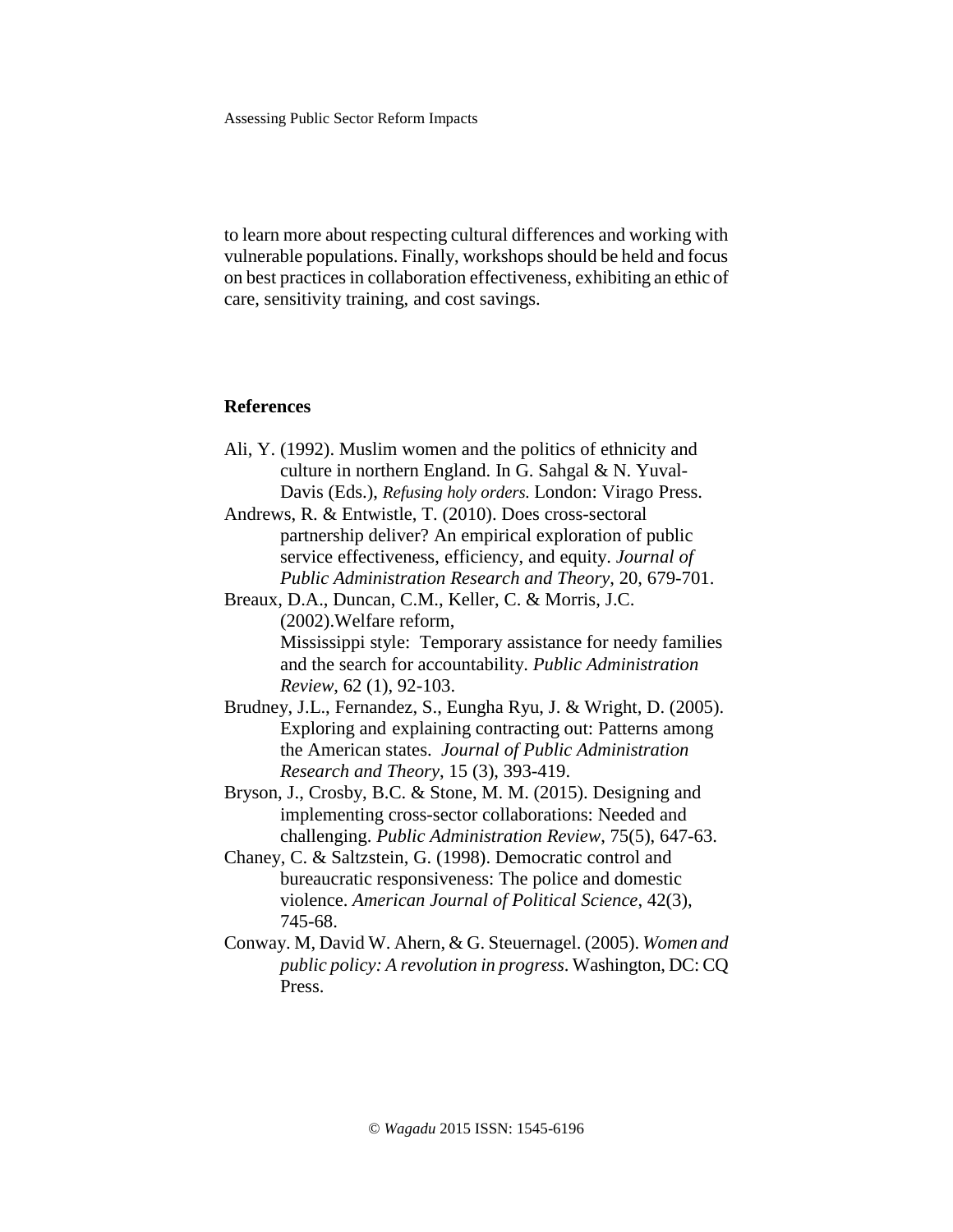- Emerson, K., Nabatchi, T. & Balogh, S. (2012). An integrative framework for collaborative governance. *Journal of Public*
	- *Administration Research and Theory*, 22 (1), 1-29.
- Epstein, W. (2013). Contract theory and the failures of publicprivate contracting. *Cardozo Law Review*, 34, 2211-455. Retrieved from http://scholarship.kentlaw.iit.edu/fac\_schol/206
- Feigenbaum, H. B., Henig, J. & Hamnett, C. (1999). *Shrinking the state: The political underpinnings of privatization*. Cambridge: Cambridge University Press.
- Ford, L. (2011). *Women and politics: The pursuit of equality*. Boston, MA: Wadsworth.
- Frederickson, H. G, & Smith, K.B. (2003). The public administration theory primer. Boulder: Westview Press.
- Frisch, L. (1992). Research that succeeds, policies that fail. *The Journal of Criminal Law and Criminology*, 83 (1), 209-16.
- Gazley, B. & Brudney, J. L. (2007). The purpose (and perils) of government-nonprofit partnership. *Nonprofit and Voluntary Sector Quarterly*, 36(3), 389-415.
- Greene, J. D. (2002). *Cities and privatization: Prospects for the new century*. Upper Saddle River: NJ: Prentice Hall.
- Guy, M, Newman, M., & Mastracci, S. (2008). *Emotional labor: Putting the service in public service*. Armonk, NY: M.E. Sharpe.
- Hankivsky, O. (2014). Rethinking care ethics: On the promise and potential of an intersectional analysis. *American Political Science Review*, 108 (2), 252-64.
- Hankivsky, O. (2004). *Social policy and the ethic of care*. Vancouver and Toronto: UBC Press.
- Hawkins, D. & Humes, M. (2002). Human rights and domestic violence. *Political Science Quarterly*, 117(2), 231-57.
- Hefetz, A. & Warner, M. (2004). Privatization and its reverse: Explaining the dynamics of the government contracting process*. Journal of Public Administration Research and Theory*, 14 (2), 171-90.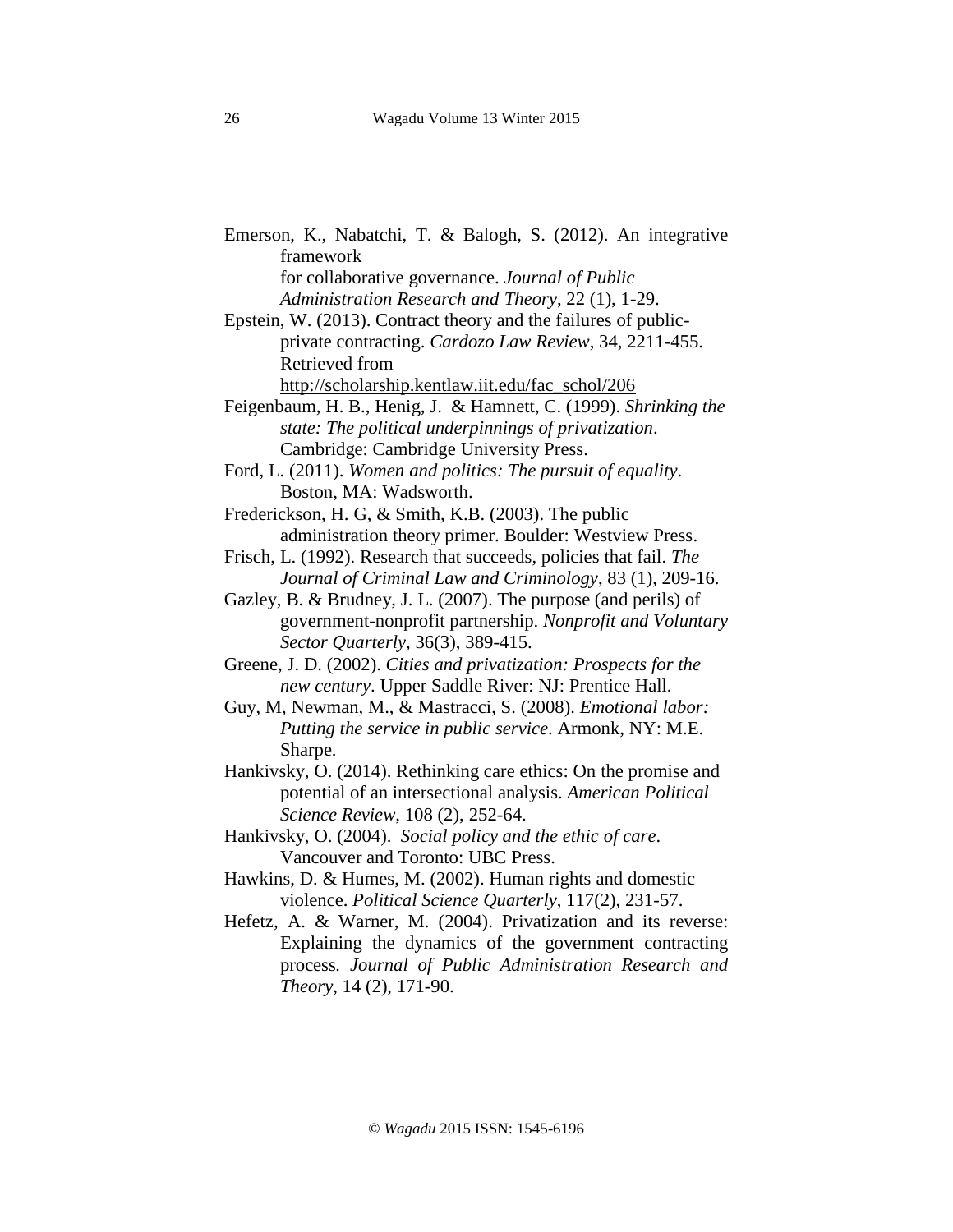- Herranz, J. (2008). The multisectoral trilemma of network management. *Journal of Public Administration Research and Theory*, 18(1), 1-31.
- Hodge, G. (2000). *Privatization: An International Review of Performance*. Boulder: Westview Press.
- International City/ Council Management Association. (1992, 1997). Profile of alternative service delivery approaches, survey data. Washington, DC: ICMA.
- James-Hanman, D. (2000). Enhancing multi-agency work. In J. Hanmer & C. Itzin's (Eds.), *Home truths about domestic violence: Feminist influences on policy and practice- a reader* (pp. 269- 86). London: Routledge.
- Keel, M. (2004). Family violence and sexual assault in Indigenous communities: 'Walking the talk'. Australian Centre for the Study of Sexual Assault. Briefing No. 4. Retrieved from http://www3.aifs.gov.au/acssa/pubs/briefing/acssa\_briefing 4.pdf
- Kelly, K. (2003). *Domestic violence and the politics of privacy*. Ithaca: Cornell University Press.
- Kettl, D. (2015). From intergovernmental to intersectoral. In M. Guy & M. Rubin (Eds.), *Public administration evolving: From foundations to the future*, (pp.18-37). New York: Routledge.
- Kimenyi, M. & MukumMbaku, J. (1995). Female hardship, feminization of poverty, and welfare. *Southern Economic Journal*, 62 (1), 44-53.
- Light, P. (1999). *The new public service*. Washington, DC: Brookings Institution Press.
- MacManus, S. & VanHightower, N. (1989). Limits of state constitutional guarantee: Lessons from efforts to implement domestic violence policies. *Public Administration Review*, 49 (3), 269-78.
- Meier, K. & Nicholson-Crotty, J. (2006). Gender, representative bureaucracy, and law enforcement: The case of sexual assault. *Public Administration Review*, 66 (6), 850-60.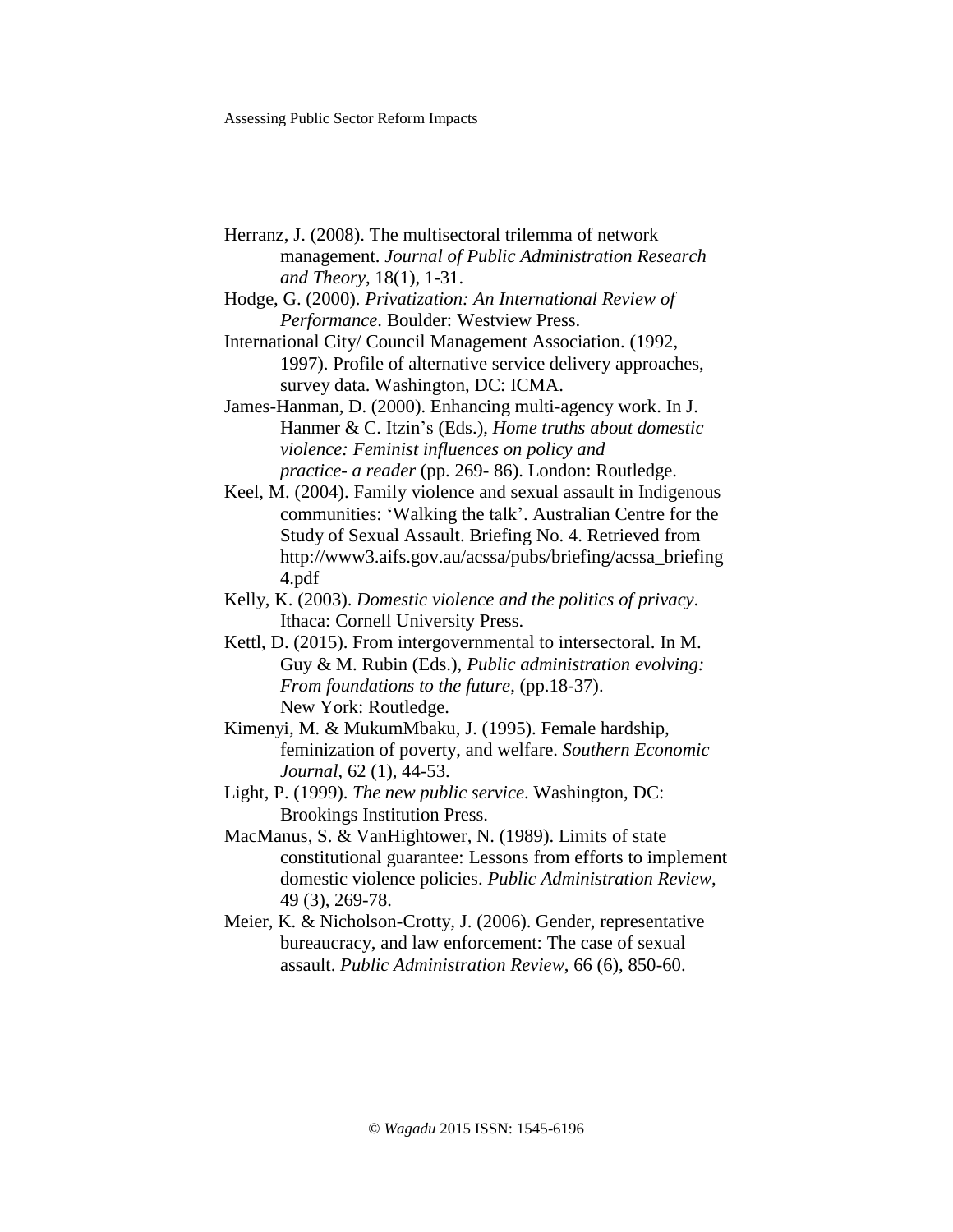- Osborne, D. & Gaebler, T. (1992). *Reinventing government: How the entrepreneurial spirit is transforming the public sector*. New York: Plume.
- Patel, P. (2000). Southall black sisters: Domestic violence campaigns and alliances across the divisions of race, gender, and class. In J. Hanmer & C. Itzin (Eds.), *Home Truths About Domestic Violence: Feminist influences on policy and practice- a reader* (167-84). London: Routledge.
- Padayachee, A. & Manjoo, R. (1996). Domestic violence support services will fail without agency networking. *Agenda: Empowering women for gender equity*, 30, 73-8.
- Peters, B. (2001). *The future of governing*.2nd ed. Lawrence, University Press of Kansas.
- Phillips, A. (1991). *Engendering democracy*. University Park, Pennsylvania, Pennsylvania State University Press.
- Pierre, J. & Painter, M. (2010). Why legality cannot be contracted out: Exploring the limits on new public management. In M. Ramesh (Ed.), *Reasserting the Public in Public Services: New Public Management Reforms* (pp. 49- 62). London: Routledge.
- Rauhaus, B. (2014). Gendered organizations, care ethics and active representation. *Public Voices*, 13(2), 432-63. Retrieved from

[https://spaa.newark.rutgers.edu/sites/default/files/files/Publi](https://spaa.newark.rutgers.edu/sites/default/files/files/Public%2520Voices/PV%2520) [c%20Voices/PV%20](https://spaa.newark.rutgers.edu/sites/default/files/files/Public%2520Voices/PV%2520) XIII-2.pdf.

- Saathoff, A. & Stoffel, E. (1999). Community-based domestic violence services. *The future of children*, 9 (3), 97-110.
- Savas, E. S. (2000). *Privatization and public-private partnerships*. New York: Chatham House.
- Sclar, E.D. (2000). *You don't always get what you pay for: The economics of privatization*. New York: Oxford University Press.